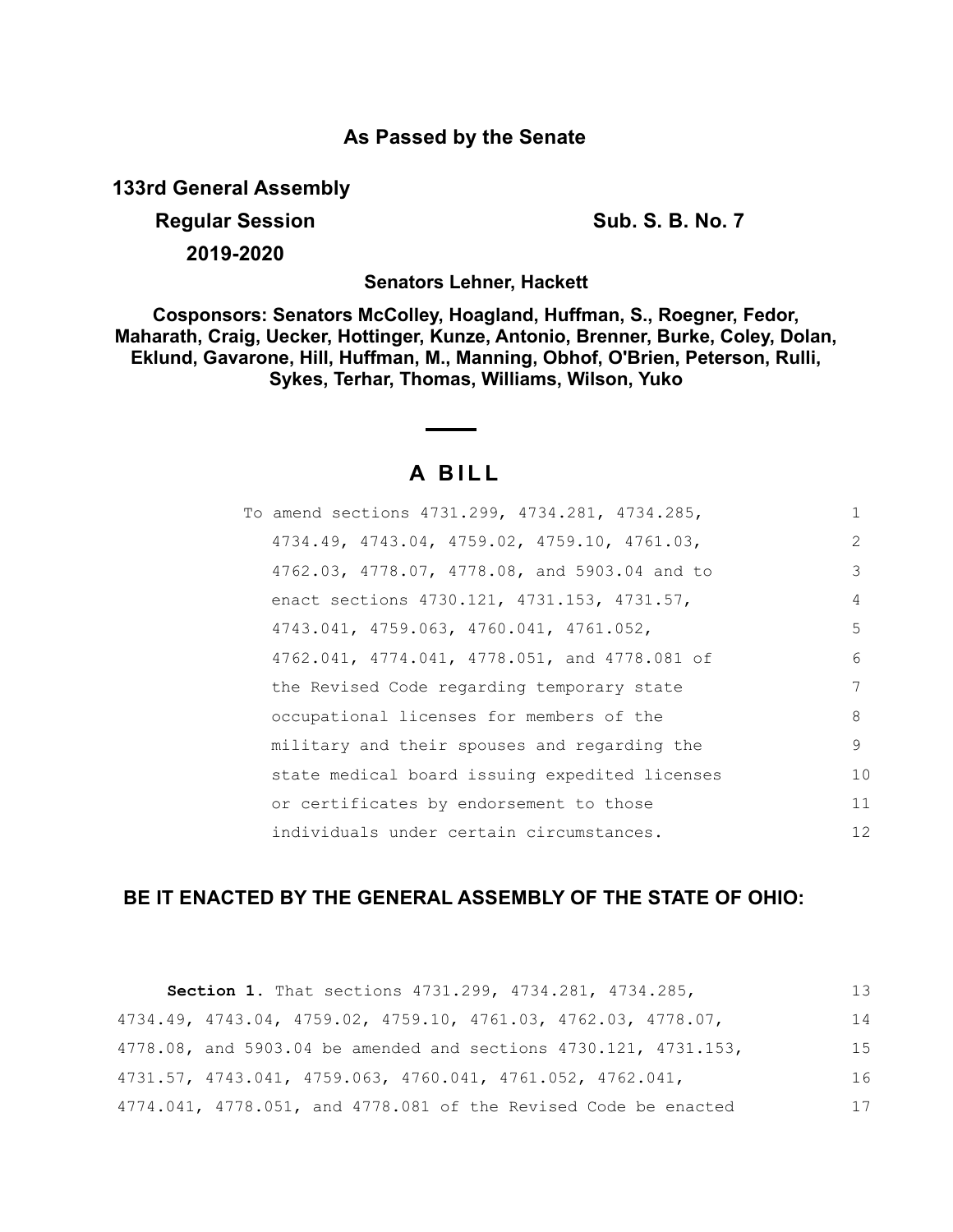to read as follows: **Sec. 4730.121.** (A) The state medical board shall issue an expedited license to practice as a physician assistant by endorsement to an applicant who meets all of the requirements of this section. (B) An individual who seeks an expedited license by endorsement under this section shall file with the board a written application on a form prescribed and supplied by the board. The applicant shall include in the application all of the information the board considers necessary to process it. (C) To be eligible to receive an expedited license by endorsement, an applicant shall provide evidence satisfactory to the board that the applicant meets all of the following requirements: (1) The applicant holds a valid license or certificate to practice as a physician assistant issued by any other state or jurisdiction. (2) The license or certificate is current, and the applicant is in good standing in the state or jurisdiction of licensure or certification. (3) One of the circumstances described in division (B)(3) of section 4743.041 of the Revised Code applies to the applicant. (4) The applicant moved or will move to this state from the state or jurisdiction in which the individual holds a current license or certificate. (5) The individual meets the requirements to receive a 18 19 20 21 22 23 24 25 26 27 28 29 30 31 32 33 34 35 36 37 38 39 40 41 42 43 44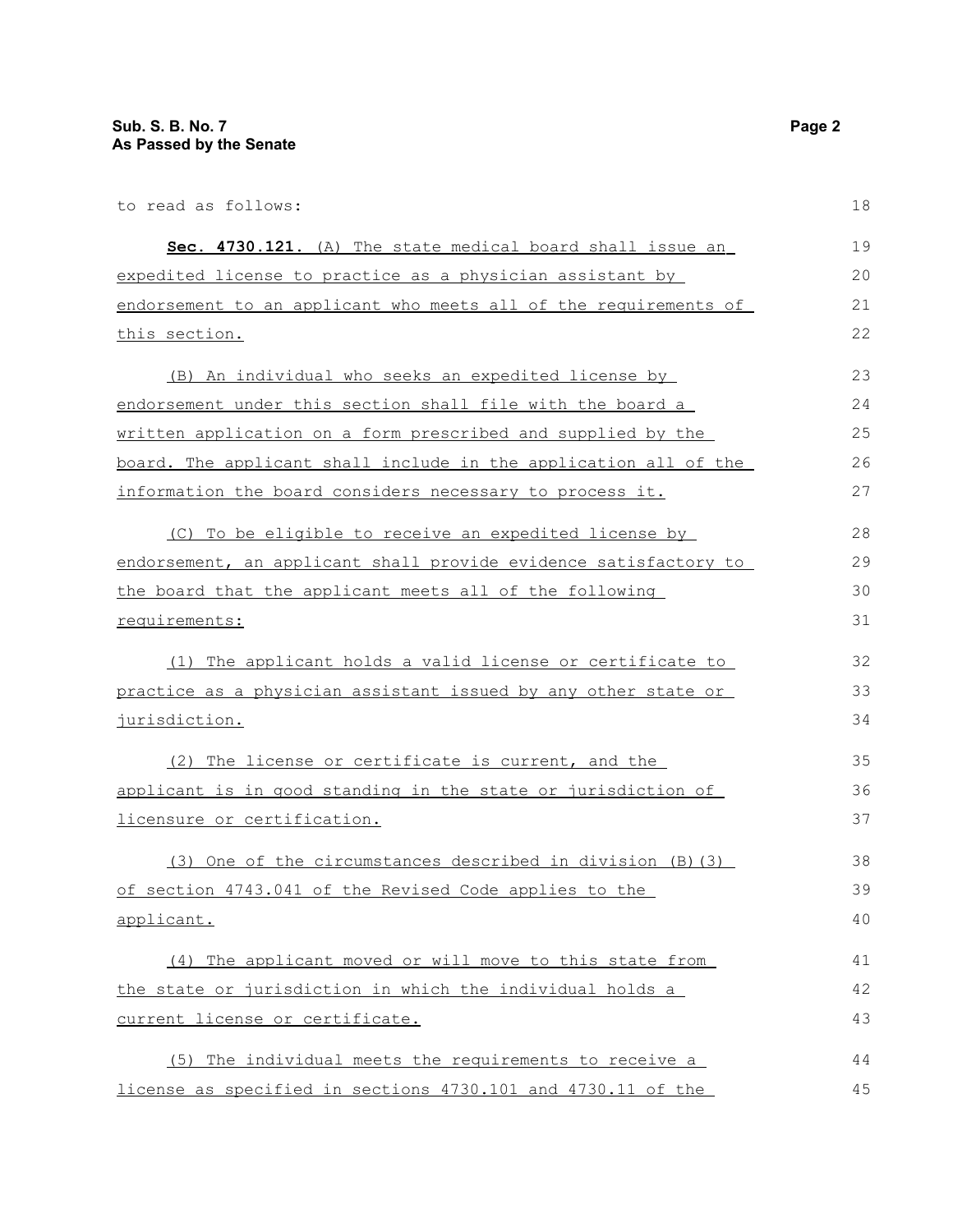licensure or certification.

| <u>Revised Code.</u>                                             | 46 |
|------------------------------------------------------------------|----|
| (D) The board shall waive all fees associated with the           | 47 |
| application for and issuance of an expedited license by          | 48 |
| endorsement under this section.                                  | 49 |
| The secretary and supervising member of the board<br>(E)         | 50 |
| shall review all applications received under this section. If    | 51 |
| the secretary and supervising member determine that an applicant | 52 |
| meets the requirements for an expedited license by endorsement,  | 53 |
| the board shall issue the license to the applicant.              | 54 |
| Sec. 4731.153. (A) The state medical board shall issue,          | 55 |
| without examination, an expedited certificate to practice a      | 56 |
| limited branch of medicine by endorsement to an applicant who    | 57 |
| meets all of the requirements of this section.                   | 58 |
| (B) An individual who seeks an expedited certificate by          | 59 |
| endorsement under this section shall file with the board a       | 60 |
| written application on a form prescribed and supplied by the     | 61 |
| board. The applicant shall include in the application all of the | 62 |
| information the board considers necessary to process it.         | 63 |
| (C) To be eligible to receive an expedited certificate by        | 64 |
| endorsement, an applicant shall provide evidence satisfactory to | 65 |
| the board that the applicant meets all of the following          | 66 |
| requirements:                                                    | 67 |
| (1) The applicant holds a valid license or certificate to        | 68 |
| practice a limited branch of medicine issued by any other state  | 69 |
| or jurisdiction.                                                 | 70 |
| (2) The license or certificate is current, and the               | 71 |
| applicant is in good standing in the state or jurisdiction of    | 72 |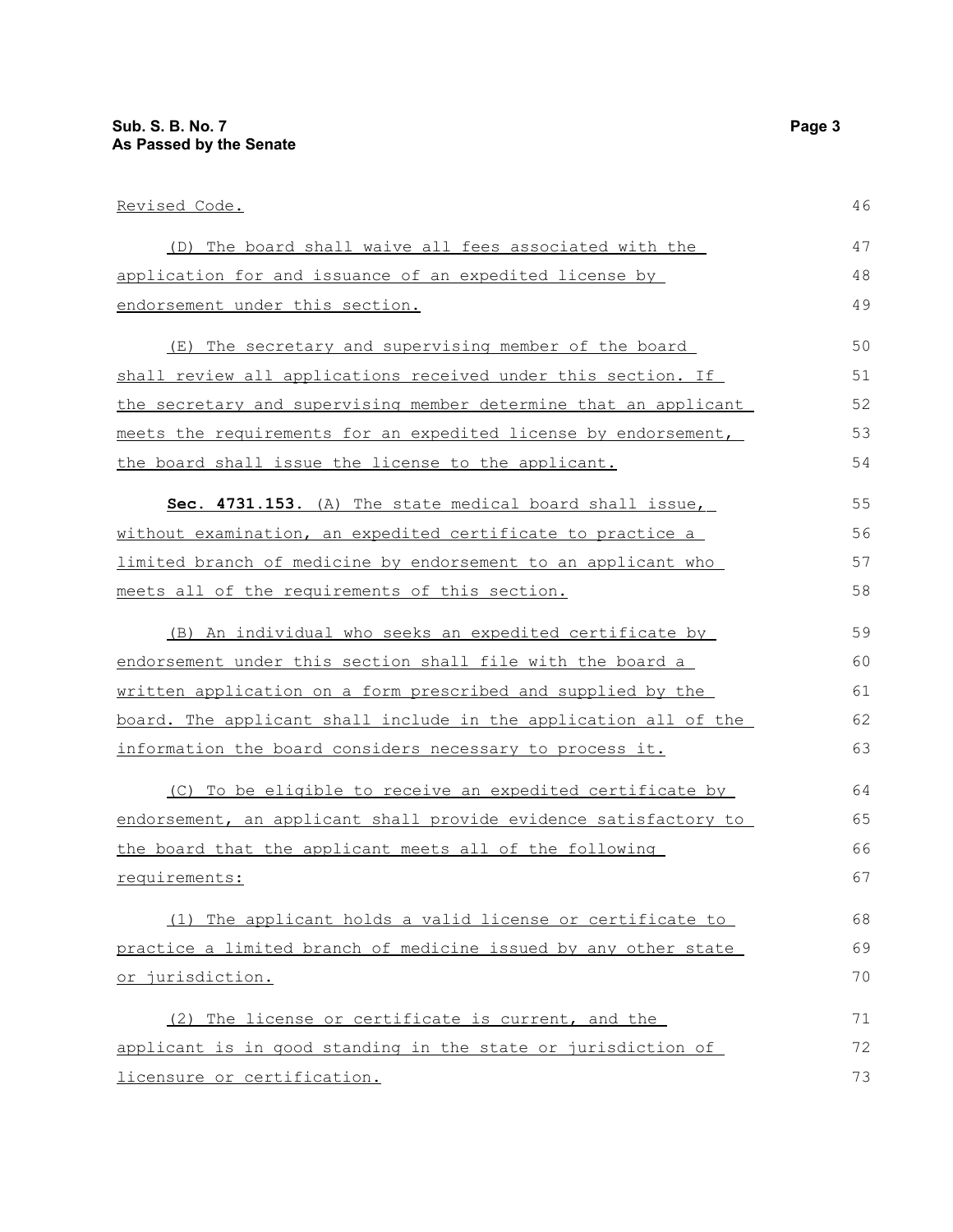| (3) One of the circumstances described in division (B) (3)       | 74  |
|------------------------------------------------------------------|-----|
| of section 4743.041 of the Revised Code applies to the           | 75  |
| applicant.                                                       | 76  |
| (4) The applicant moved or will move to this state from          | 77  |
| the state or jurisdiction in which the individual holds a        | 78  |
| current license or certificate.                                  | 79  |
| (5) The individual meets the requirements to receive a           | 80  |
| certificate as specified in sections 4731.171 and 4731.19 of the | 81  |
| Revised Code.                                                    | 82  |
| (D) The board shall waive all fees associated with the           | 83  |
| application for and issuance of an expedited certificate by      | 84  |
| endorsement under this section.                                  | 85  |
| (E) The secretary and supervising member of the board            | 86  |
| shall review all applications received under this section. If    | 87  |
| the secretary and supervising member determine that an applicant | 88  |
| meets the requirements for an expedited certificate by           | 89  |
| endorsement, the board shall issue the certificate to the        | 90  |
| applicant.                                                       | 91  |
| Sec. 4731.299. (A) The state medical board may issue,            | 92  |
| without examination, to an applicant who meets all of the        | 93  |
| requirements of this section an expedited license to practice    | 94  |
| medicine and surgery or osteopathic medicine and surgery by      | 95  |
| endorsement.                                                     | 96  |
| (B) An individual who seeks an expedited license by              | 97  |
| endorsement shall file with the board a written application on a | 98  |
| form prescribed and supplied by the board. The application shall | 99  |
| include all of the information the board considers necessary to  | 100 |
| process it.                                                      | 101 |
| (C) To be eligible to receive an expedited license by            | 102 |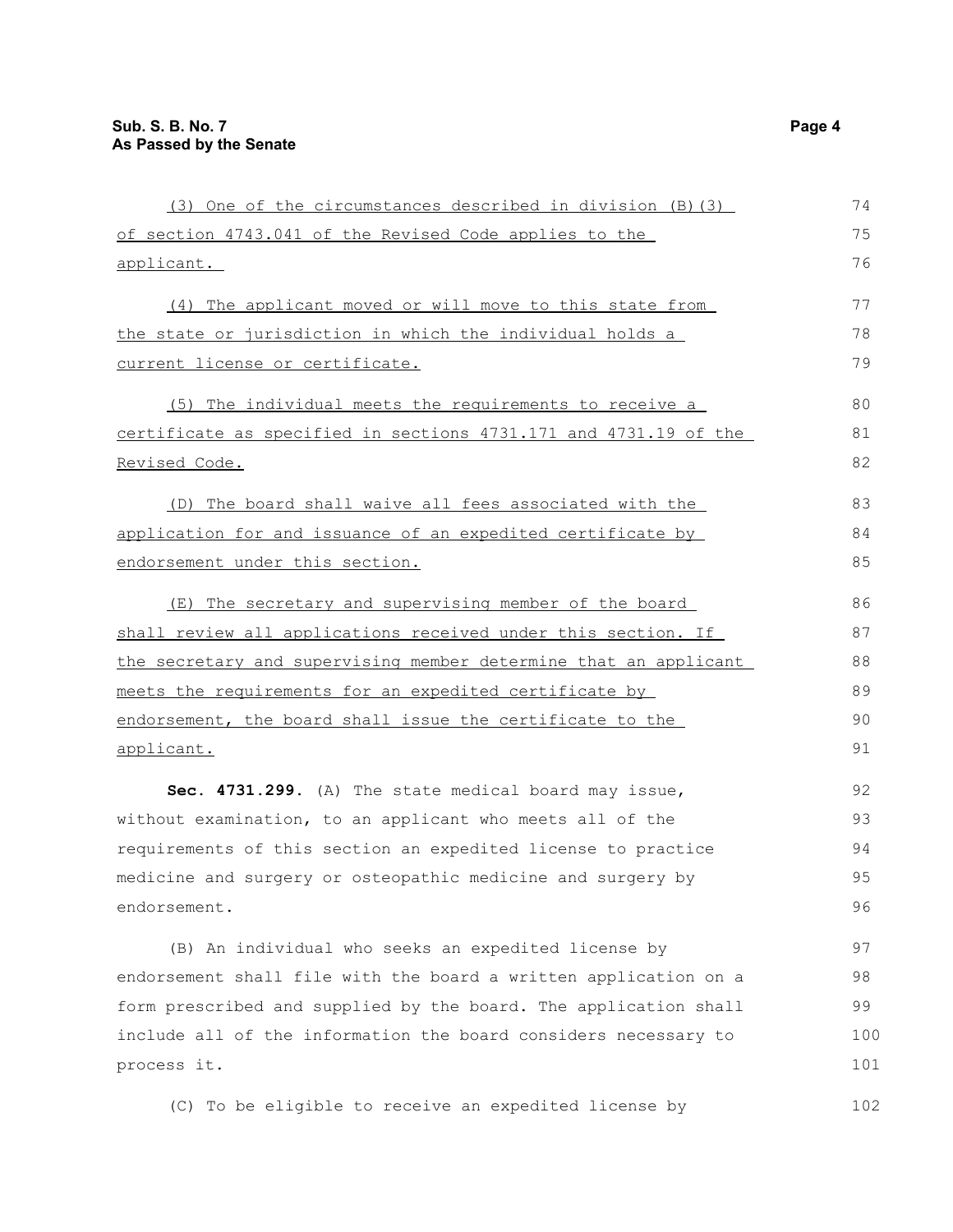| endorsement, an applicant shall do both of the following:       | 103 |
|-----------------------------------------------------------------|-----|
| (1) Provide evidence satisfactory to the board that the         | 104 |
| applicant meets all of the following requirements:              | 105 |
| (a) Has passed one of the following:                            | 106 |
| (i) Steps one, two, and three of the United States medical      | 107 |
| licensing examination;                                          | 108 |
| (ii) Levels one, two, and three of the comprehensive            | 109 |
| osteopathic medical licensing examination of the United States; | 110 |
| (iii) Any other medical licensing examination recognized        | 111 |
| by the board.                                                   | 112 |
| (b) For at least five years immediately preceding the date      | 113 |
| of application, has held a current, unrestricted license to     | 114 |
| practice medicine and surgery or osteopathic medicine and       | 115 |
| surgery issued by the licensing authority of another state or a | 116 |
| Canadian province;                                              | 117 |
| (c) For at least two years immediately preceding the date       | 118 |
| of application, has actively practiced medicine and surgery or  | 119 |
| osteopathic medicine and surgery in a clinical setting;         | 120 |
| (d) Is in compliance with the medical education and             | 121 |
| training requirements in sections 4731.09 and 4731.14 of the    | 122 |
| Revised Code.                                                   | 123 |
| (2) Certify to the board that all of the following are the      | 124 |
| case:                                                           | 125 |
| (a) Not more than two malpractice claims have been filed        | 126 |
| against the applicant within a period of ten years and no       | 127 |
| malpractice claim against the applicant has resulted in total   | 128 |
| payment of more than five hundred thousand dollars.             | 129 |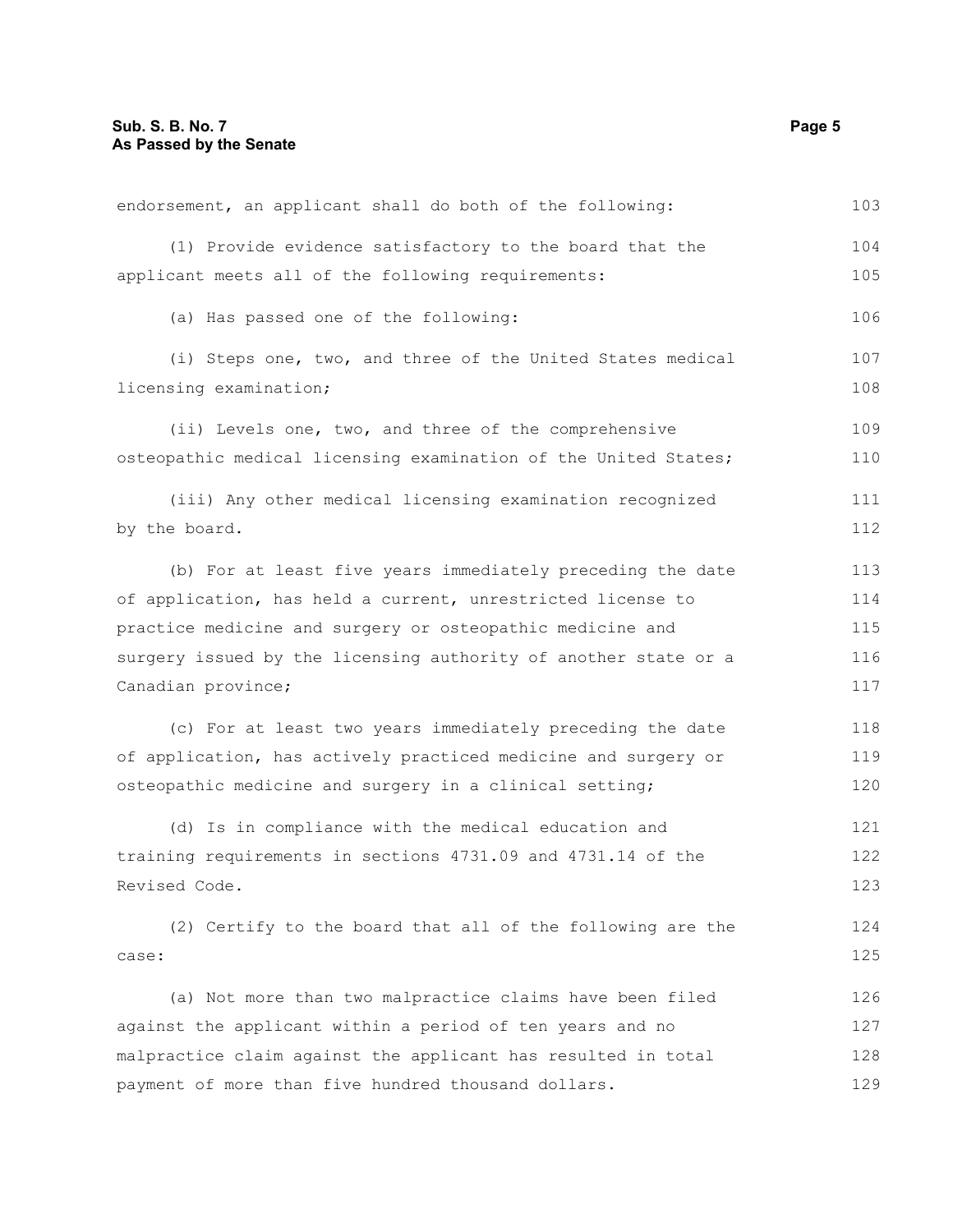| (b) The applicant does not have a criminal record                            | 130 |
|------------------------------------------------------------------------------|-----|
| according to the criminal records check required by section                  | 131 |
| 4731.08 of the Revised Code.                                                 | 132 |
| (c) The applicant does not have a medical condition that                     | 133 |
| could affect the applicant's ability to practice according to                | 134 |
| acceptable and prevailing standards of care.                                 | 135 |
| (d) No adverse action has been taken against the applicant                   | 136 |
| by a health care institution.                                                | 137 |
| (e) To the applicant's knowledge, no federal agency,                         | 138 |
| medical society, medical association, or branch of the United                | 139 |
| States military has investigated or taken action against the                 | 140 |
| applicant.                                                                   | 141 |
| (f) No professional licensing or regulatory authority has                    | 142 |
| filed a complaint against, investigated, or taken action against             | 143 |
| the applicant and the applicant has not withdrawn a professional             | 144 |
| license application.                                                         | 145 |
| (g) The applicant has not been suspended or expelled from                    | 146 |
| any institution of higher education or school, including a                   | 147 |
| medical school.                                                              | 148 |
| (D) An applicant for an expedited license by endorsement                     | 149 |
| shall comply with section 4731.08 of the Revised Code.                       | 150 |
| $(E)$ $\rightarrow$ $H$ $(1)$ Except as provided in division (E) (2) of this | 151 |
| section, at the time of application, the applicant shall pay to              | 152 |
| the board a fee of one thousand dollars, no part of which shall              | 153 |
| be returned. No application shall be considered filed until the              | 154 |
| board receives the fee.                                                      | 155 |
| (2) The board shall waive the application fee required by                    | 156 |

division (E)(1) of this section if the applicant presents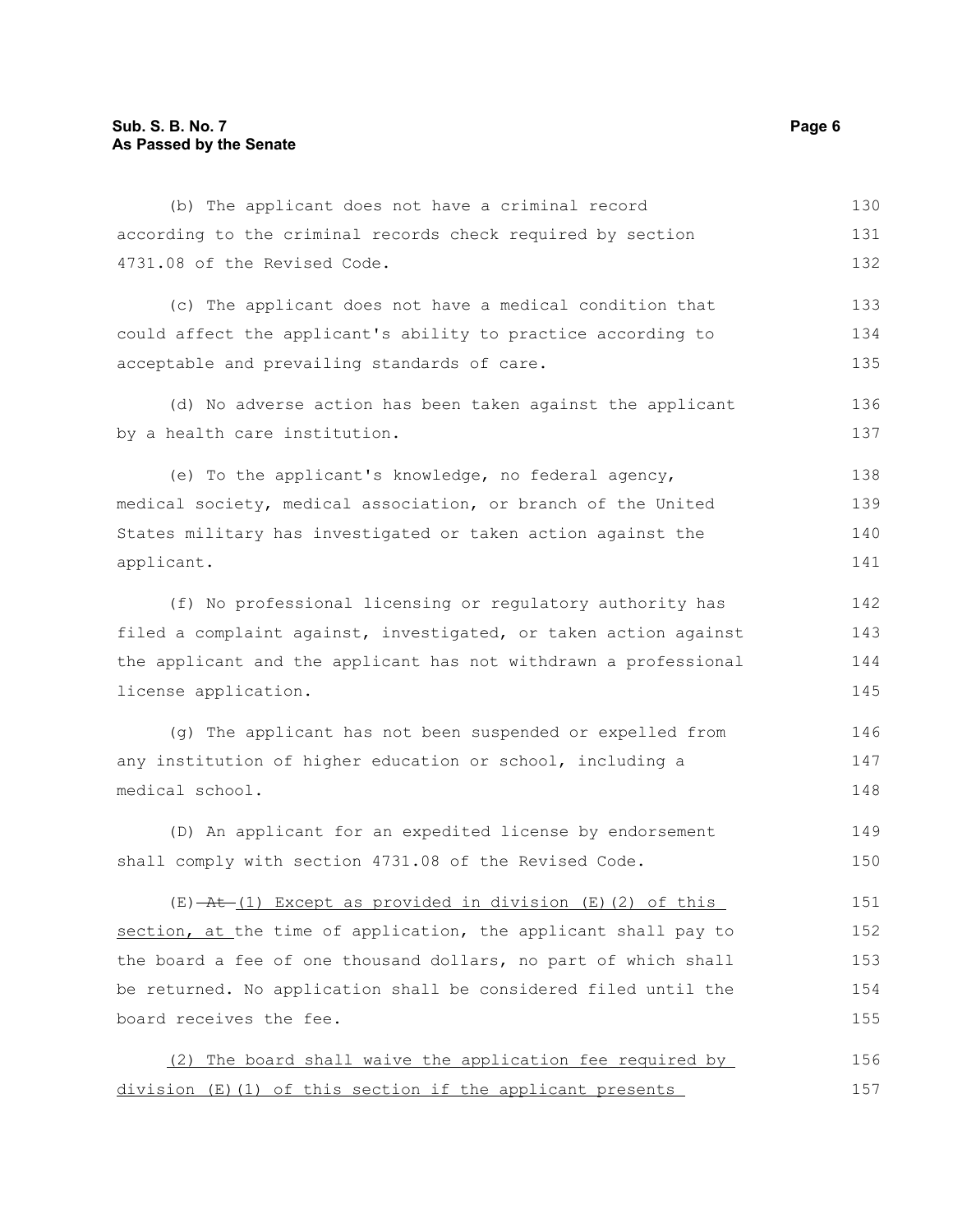| adequate proof to the board of both of the following:            | 158 |
|------------------------------------------------------------------|-----|
| (a) One of the circumstances described in division (B) (3)       | 159 |
| of section 4743.041 of the Revised Code applies to the           | 160 |
| applicant.                                                       | 161 |
| (b) The applicant moved or will move to this state from          | 162 |
| the state or jurisdiction in which the applicant holds a current | 163 |
| license.                                                         | 164 |
| (F) The secretary and supervising member of the board            | 165 |
| shall review all applications received under this section.       | 166 |
| If the secretary and supervising member determine that an        | 167 |
| applicant meets the requirements for an expedited license by     | 168 |
| endorsement, the board shall issue the license to the applicant. | 169 |
| If the secretary and supervising member determine that an        | 170 |
| applicant does not meet the requirements for an expedited        | 171 |
| license by endorsement, the application shall be treated as an   | 172 |
| application under section 4731.09 of the Revised Code.           | 173 |
| (G) Each license issued by the board under this section          | 174 |
| shall be signed by the president and secretary of the board and  | 175 |
| attested by the board's seal.                                    | 176 |
| (H) Within sixty days after September 29, 2013, the board        | 177 |
| shall approve acceptable means of demonstrating compliance with  | 178 |
| sections 4731.09 and 4731.14 of the Revised Code as required by  | 179 |
| division (C)(1)(d) of this section.                              | 180 |
| Sec. 4731.57. (A) The state medical board shall issue,           | 181 |
| without examination, an expedited license to practice podiatric  | 182 |
| medicine and surgery by endorsement to an applicant who meets    | 183 |
| all of the requirements of this section.                         | 184 |
| (B) An individual who seeks an expedited license by              | 185 |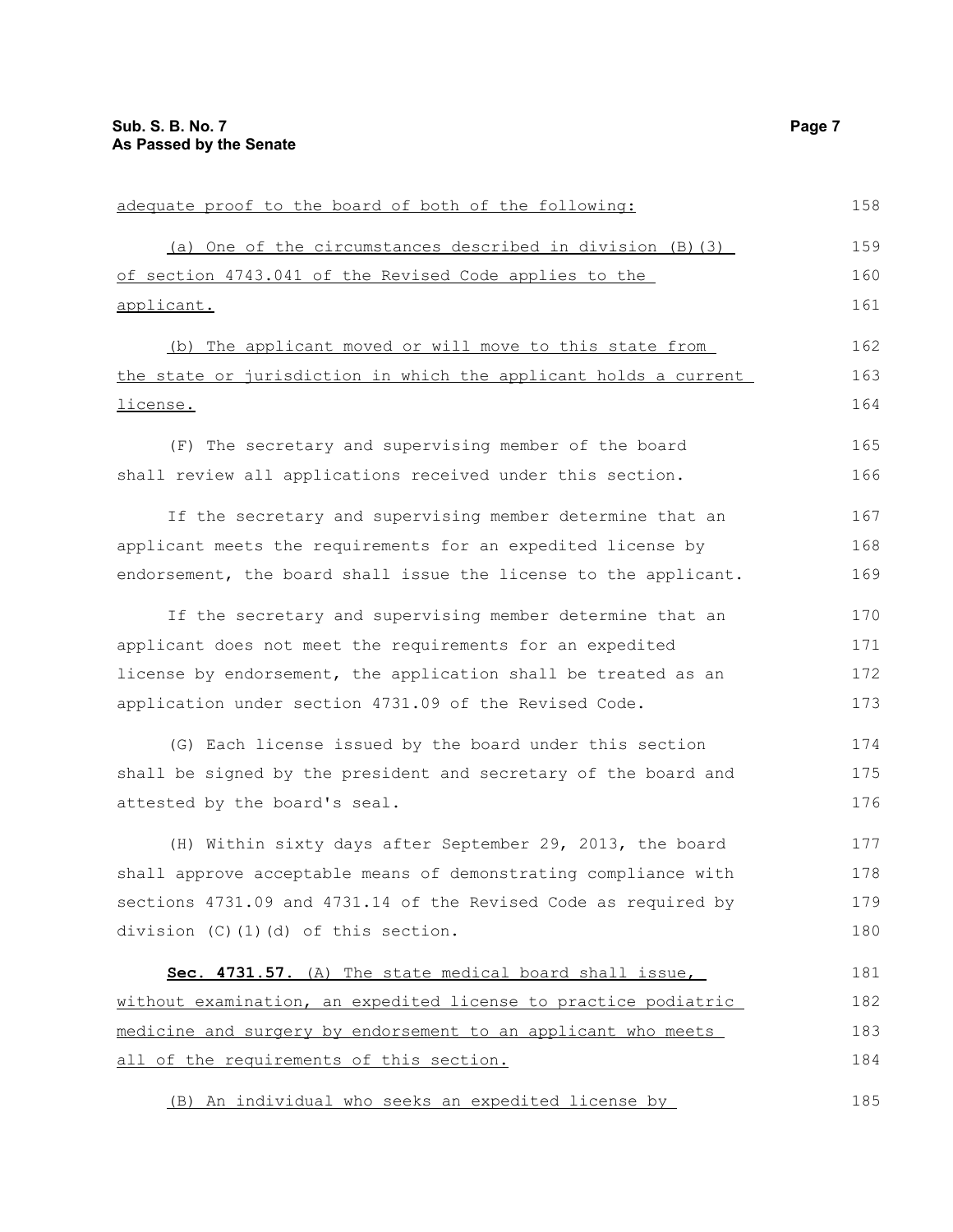| endorsement under this section shall file with the board a       | 186 |
|------------------------------------------------------------------|-----|
| written application on a form prescribed and supplied by the     | 187 |
| board. The applicant shall include in the application all of the | 188 |
| information the board considers necessary to process it.         | 189 |
| (C) To be eligible to receive an expedited license by            | 190 |
| endorsement, an applicant shall provide evidence satisfactory to | 191 |
| the board that the applicant meets all of the following          | 192 |
| requirements:                                                    | 193 |
| (1) The applicant holds a valid license or certificate to        | 194 |
| practice podiatric medicine and surgery issued by any other      | 195 |
| state or jurisdiction.                                           | 196 |
| (2) The license or certificate is current, and the               | 197 |
| applicant is in good standing in the state or jurisdiction of    | 198 |
| licensure or certification.                                      | 199 |
| (3) One of the circumstances described in division (B) (3)       | 200 |
| of section 4743.041 of the Revised Code applies to the           | 201 |
| applicant.                                                       | 202 |
| (4) The applicant moved or will move to this state from          | 203 |
| the state or jurisdiction in which the individual holds a        | 204 |
| current license or certificate.                                  | 205 |
| (5) The individual meets the requirements to receive a           | 206 |
| license as specified in sections 4731.52 and 4731.531 of the     | 207 |
| Revised Code.                                                    | 208 |
| (D) The board shall waive all fees associated with the           | 209 |
| application for and issuance of an expedited license by          | 210 |
| endorsement under this section.                                  | 211 |
| The secretary and supervising member of the board<br>(E)         | 212 |
| shall review all applications received under this section. If    | 213 |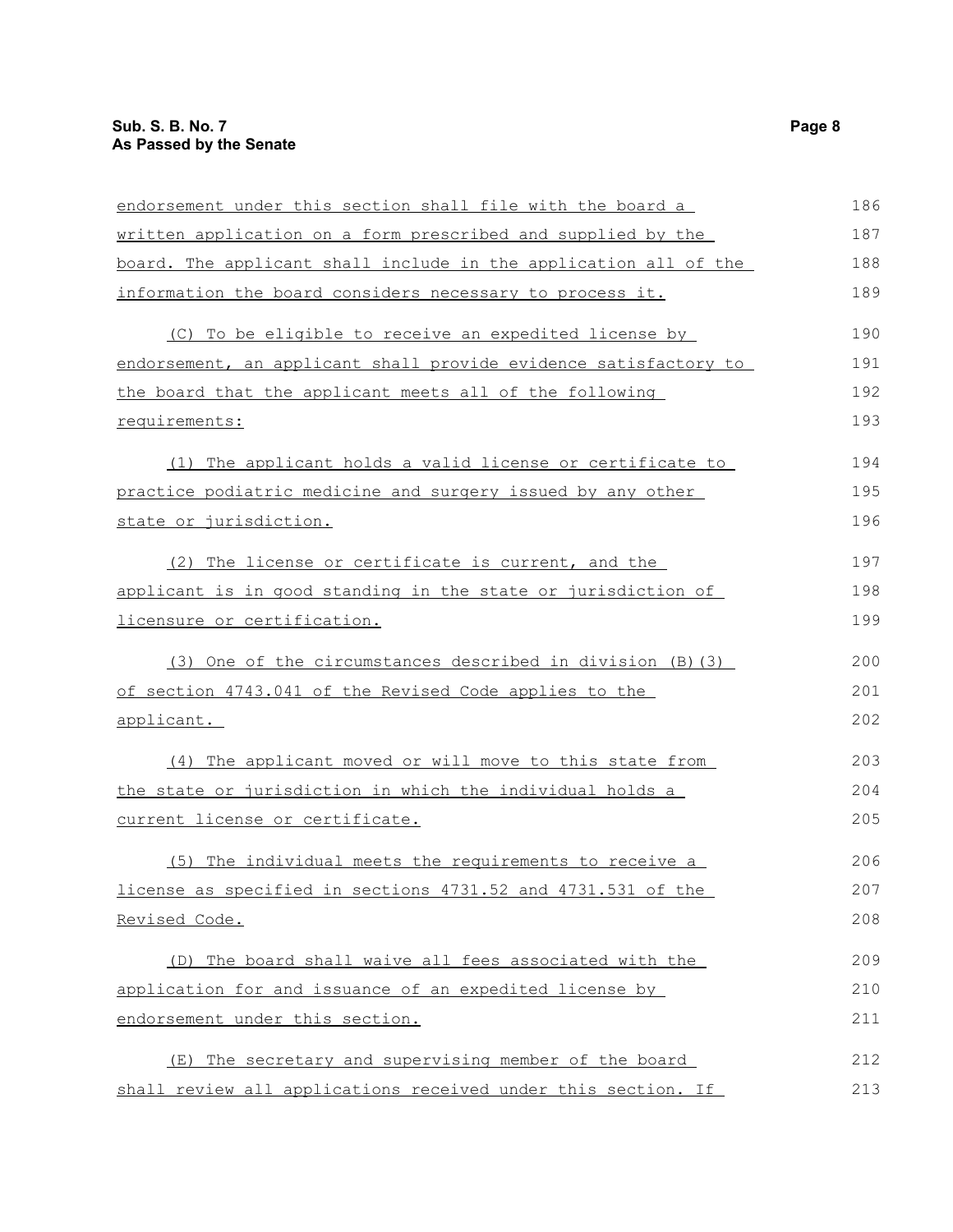| the secretary and supervising member determine that an applicant | 214 |
|------------------------------------------------------------------|-----|
| meets the requirements for an expedited license by endorsement,  | 215 |
| the board shall issue the license to the applicant.              | 216 |
| Sec. 4734.281. Except in cases where a chiropractor holds        | 217 |
| a certificate issued under section 4762.04 Chapter 4762. of the  | 218 |
| Revised Code or is an individual described in division (B) of    | 219 |
| section 4762.02 of the Revised Code, a chiropractor licensed     | 220 |
| under this chapter shall not engage in the practice of           | 221 |
| acupuncture unless the chiropractor holds a valid certificate to | 222 |
| practice acupuncture issued by the state chiropractic board      | 223 |
| under this chapter.                                              | 224 |
| Sec. 4734.285. A chiropractor who holds a certificate to         | 225 |
| practice acupuncture issued under this chapter may represent or  | 226 |
| advertise the chiropractor to be a "chiropractor certified by    | 227 |
| the state chiropractic board to practice acupuncture." Unless    | 228 |
| the chiropractor holds a license issued under section 4762.04    | 229 |
| Chapter 4762. of the Revised Code, the chiropractor shall not    | 230 |
| represent or advertise the chiropractor as holding any of the    | 231 |
| titles listed in section 4762.08 of the Revised Code.            | 232 |
| This section does not prohibit a chiropractor from using         | 233 |
| any of the titles listed in division (C) of section 4734.15 of   | 234 |
| the Revised Code.                                                | 235 |
| Sec. 4734.49. (A) The attorney general, the prosecuting          | 236 |
| attorney of the county in which a violation of this chapter is   | 237 |
|                                                                  |     |

the secretary and supervising member determine that an applicant meets the requirements for an expedited license by endorsement,

attorney of the county in which a violation of this chapter is committed or is threatened to be committed or in which the offender resides, the state chiropractic board, or any other person having knowledge of a person committing or threatening to commit a violation of this chapter may, in accordance with the provisions of the Revised Code governing injunctions, maintain an action in the name of this state to enjoin the person from 238 239 240 241 242 243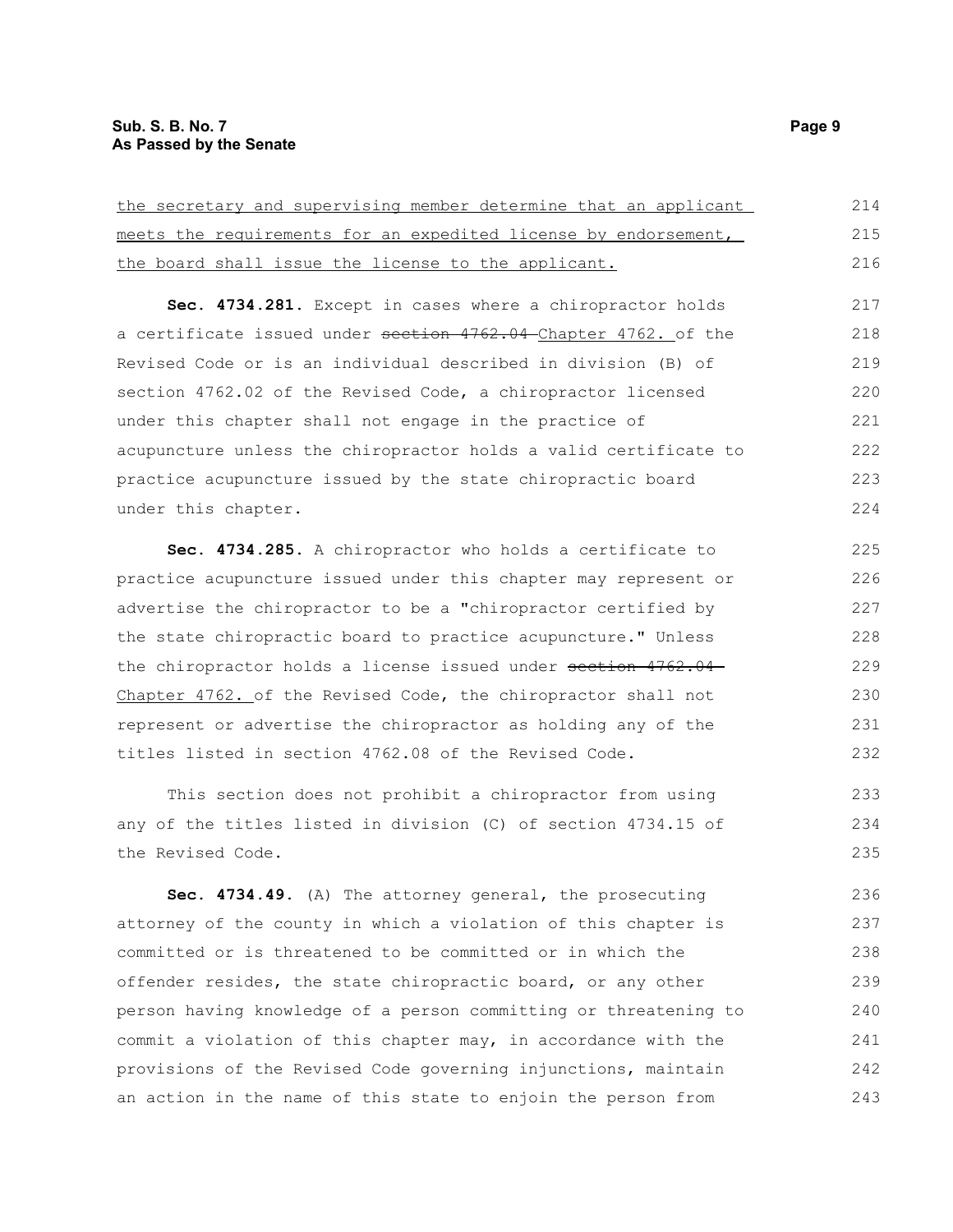# **Sub. S. B. No. 7 Page 10 As Passed by the Senate**

committing the violation by applying for an injunction in any court of competent jurisdiction. Upon the filing of a verified petition in court, the court shall conduct a hearing on the petition and shall give the same preference to this proceeding as is given all proceedings under Chapter 119. of the Revised Code, irrespective of the position of the proceeding on the calendar of the court. If the court grants a final or permanent injunction that is a final appealable order, the court may award to the person or entity that maintained the action an amount not exceeding five thousand dollars to cover reasonable attorney's fees, investigative costs, and other costs related to the investigation or prosecution of the case. Injunction proceedings brought under this section shall be in addition to, and not in lieu of, all penalties and other remedies provided in this chapter. 244 245 246 247 248 249 250 251 252 253 254 255 256 257 258

(B)(1) The practice of chiropractic by any person not at that time holding a valid and current license issued under this chapter is hereby declared to be inimical to the public welfare and to constitute a public nuisance.

(2) Except for the practice of acupuncture by persons described in section 4762.02 of the Revised Code and persons who hold certificates issued under section 4762.04 Chapter 4762. of the Revised Code, the practice of acupuncture by any person not at that time holding a valid and current certificate to practice acupuncture issued under this chapter is hereby declared to be inimical to the public welfare and to constitute a public nuisance.

**Sec. 4743.04.** (A) The renewal of a license or other authorization to practice a trade or profession issued under Title XLVII of the Revised Code is subject to the provisions of 271 272 273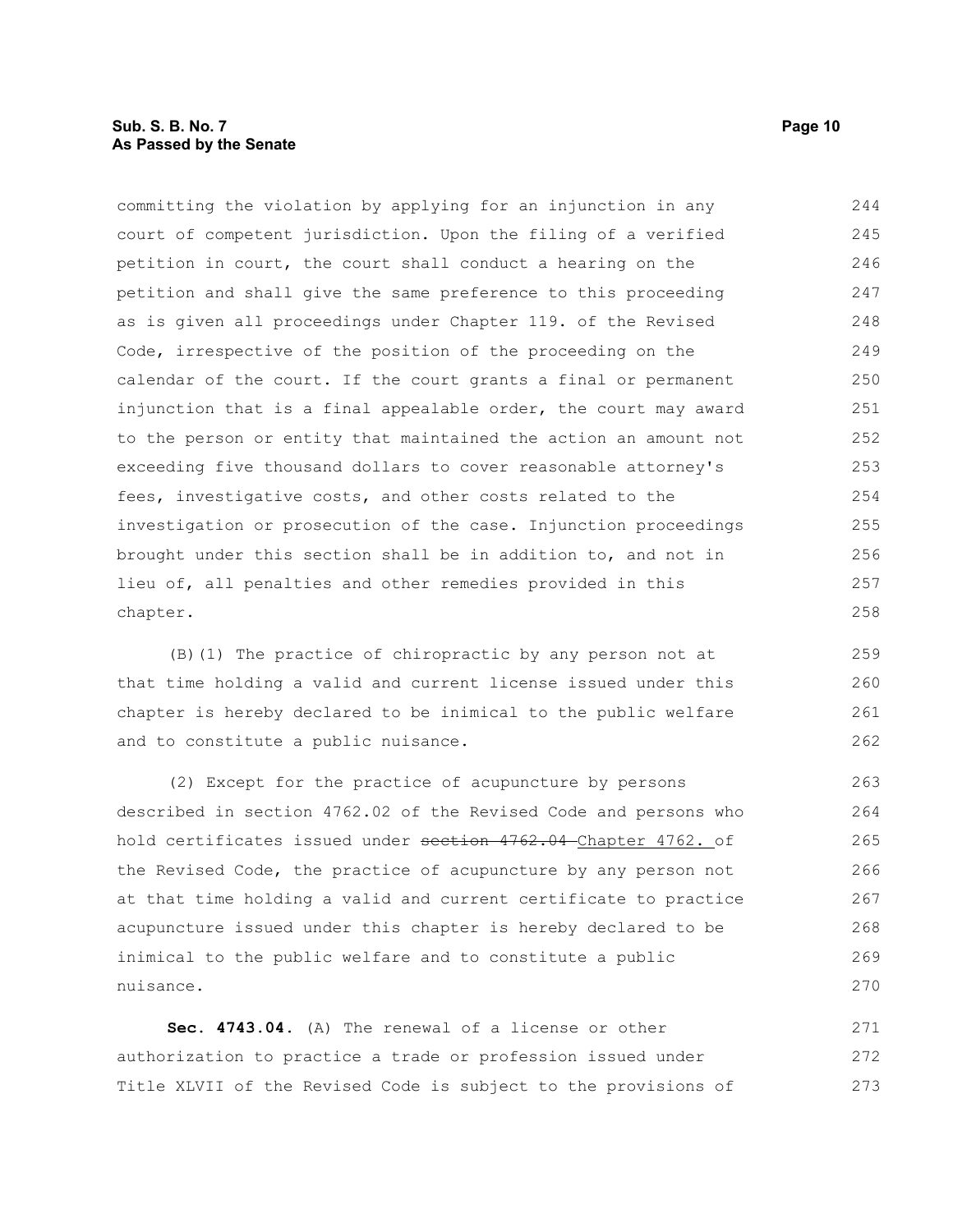| section 5903.10 of the Revised Code relating to service in the   | 274 |
|------------------------------------------------------------------|-----|
| armed forces.                                                    | 275 |
| (B) Continuing education requirements applicable to the          | 276 |
| licensees under Title XLVII of the Revised Code are subject to   | 277 |
| the provisions of section 5903.12 of the Revised Code relating   | 278 |
| to active duty military service.                                 | 279 |
| (C) A department, agency, or office of this state or of          | 280 |
| any political subdivision of this state that issues a license or | 281 |
| certificate to practice a trade or profession may, pursuant to   | 282 |
| rules adopted by the department, agency, or office, issue a      | 283 |
| temporary license or certificate to practice the trade or        | 284 |
| profession to a person whose spouse is on active military duty   | 285 |
| in this state.                                                   | 286 |
| (D) A department, agency, or office of this state that           | 287 |
| issues a license or certificate to practice a trade or           | 288 |
| profession shall issue a temporary license or certificate to     | 289 |
| practice the trade or profession as provided in section 4743.041 | 290 |
| of the Revised Code. This division does not apply to the state   | 291 |
| medical board with respect to a license or certificate issued by | 292 |
| the board under Chapter 4730., 4731., 4759., 4760., 4761.,       | 293 |
| 4762., 4774., or 4778. of the Revised Code.                      | 294 |
| (E) The issuance of a license or other authorization to          | 295 |
| practice a trade or profession issued under Title XLVII of the   | 296 |
| Revised Code is subject to the provisions of section 5903.03 of  | 297 |
| the Revised Code relating to service in the armed forces.        | 298 |
| Sec. 4743.041. (A) As used in this section:                      | 299 |
| (1) "Uniformed services" has the same meaning as in 10           | 300 |
| <u>U.S.C. 101.</u>                                               | 301 |
| (2) An individual or an individual's license or                  | 302 |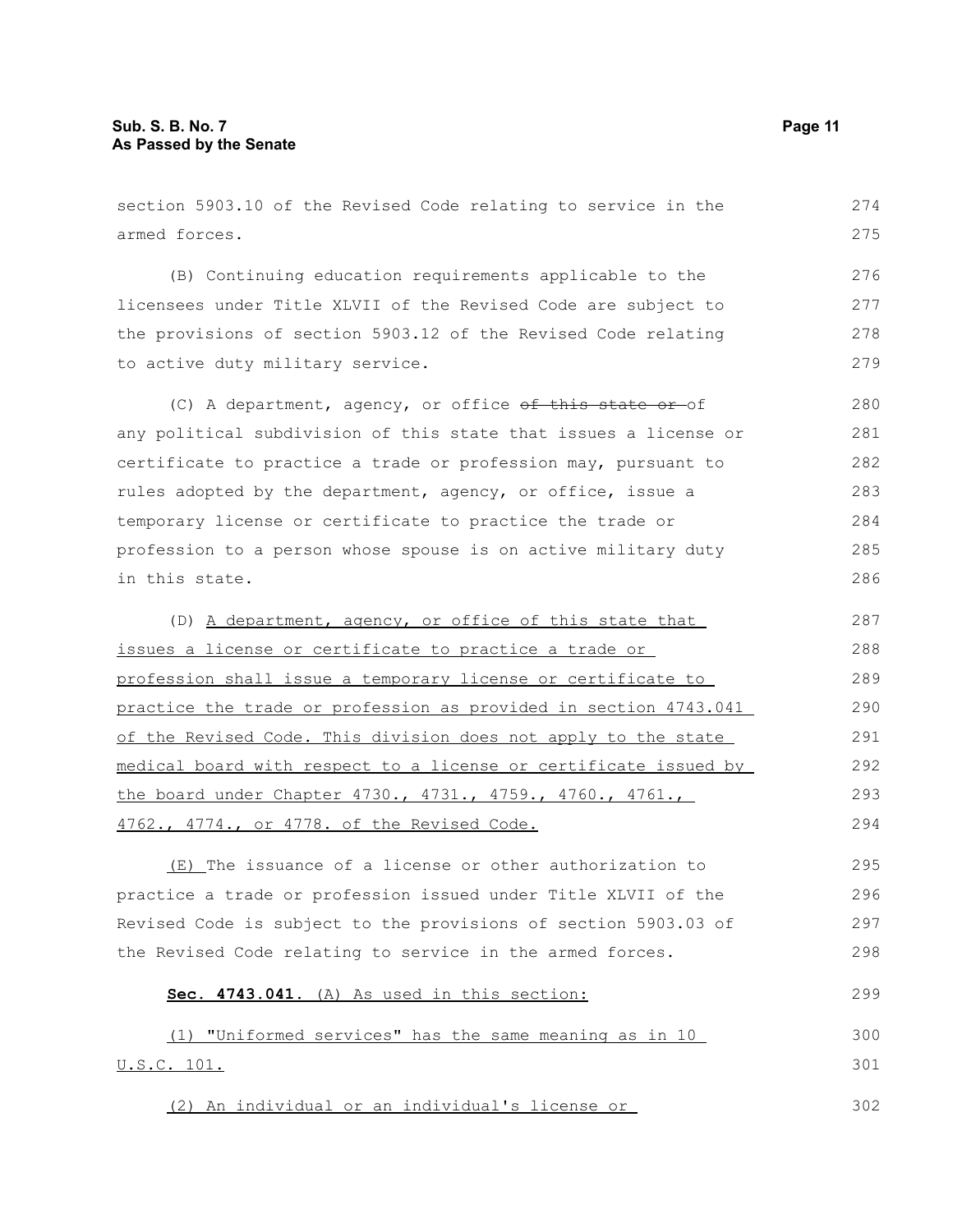| certificate issued by another state or jurisdiction is in "good  | 303 |
|------------------------------------------------------------------|-----|
| standing" if all of the following apply:                         | 304 |
| (a) The individual is in compliance with all applicable          | 305 |
| federal, state, and local requiations.                           | 306 |
| (b) The individual is not the subject of an investigation        | 307 |
| or disciplinary action by any agency of federal, state, or local | 308 |
| government.                                                      | 309 |
| (c) The individual has not been denied a license or              | 310 |
| certificate, or had a license or certificate limited, suspended, | 311 |
| or revoked by any public agency or licensing agency.             | 312 |
| (B) Pursuant to division (D) of section 4743.04 of the           | 313 |
| Revised Code, a department, agency, or office of this state,     | 314 |
| excluding the state medical board as described in that division, | 315 |
| shall issue a temporary license or certificate to practice a     | 316 |
| trade or profession to an individual for not more than six       | 317 |
| years, provided that all of the following qualifications are     | 318 |
| met:                                                             | 319 |
| (1) The individual holds a valid license or certificate to       | 320 |
| practice the trade or profession issued by any other state or    | 321 |
| jurisdiction.                                                    | 322 |
| (2) The license or certificate is current, and the               | 323 |
| individual is in good standing in the state or jurisdiction of   | 324 |
| licensure or certification.                                      | 325 |
| (3) The individual presents adequate proof to the                | 326 |
| department, agency, or office of any of the following            | 327 |
| circumstances:                                                   | 328 |
| (a) The individual or the individual's spouse is a member        | 329 |
| of the uniformed services and is on active military duty in this | 330 |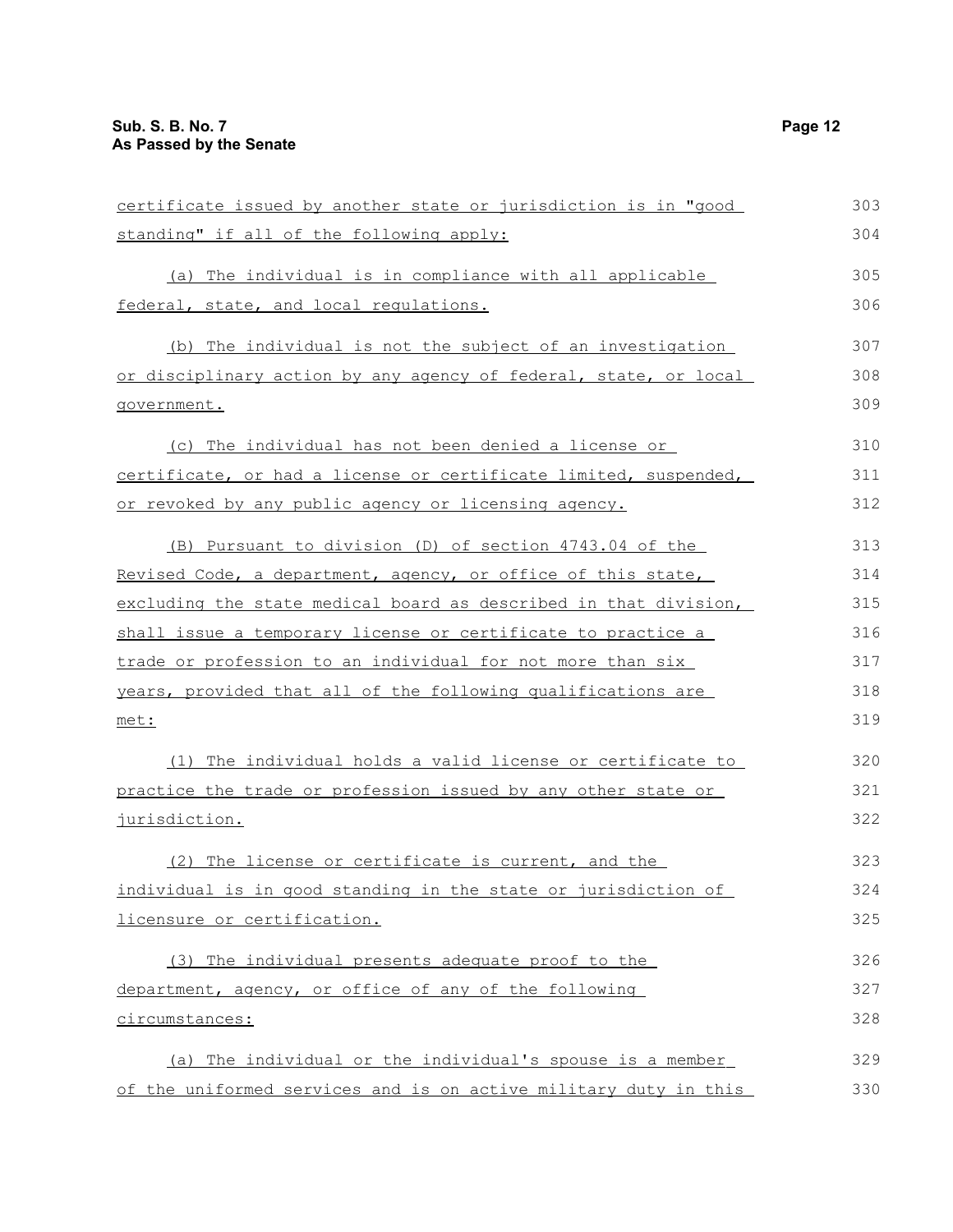| state.                                                           | 331 |
|------------------------------------------------------------------|-----|
| (b) The individual or the individual's spouse is a               | 332 |
| military technician dual status under 10 U.S.C. 10216 and was    | 333 |
| transferred to duty in this state.                               | 334 |
| (c) A circumstance described in division (B)(3)(a) or (b)        | 335 |
| of this section will occur within three months after the date of | 336 |
| application.                                                     | 337 |
| (4) The individual presents adequate proof to the                | 338 |
| department, agency, or office that the individual moved or will  | 339 |
| move to this state from the state or jurisdiction in which the   | 340 |
| individual holds a current license or certificate.               | 341 |
| (5) The individual complies with sections 4776.01 to             | 342 |
| 4776.04 of the Revised Code.                                     | 343 |
| (C) A department, agency, or office of this state may, in        | 344 |
| accordance with Chapter 119. of the Revised Code, deny an        | 345 |
| individual a temporary license or certificate issued under this  | 346 |
| section or revoke an individual's temporary license or           | 347 |
| certificate issued under this section if any of the following    | 348 |
| circumstances occur:                                             | 349 |
| (1) The individual has a criminal record according to a          | 350 |
| criminal records check.                                          | 351 |
| (2) The individual is unable to practice the trade or            | 352 |
| profession according to acceptable and prevailing standards of   | 353 |
| care by reason of mental illness or physical illness, including  | 354 |
| physical deterioration that adversely affects cognitive, motor,  | 355 |
| or perceptive skills.                                            | 356 |
| (3) The individual is unable to practice the trade or            | 357 |
| profession according to acceptable and prevailing standards of   | 358 |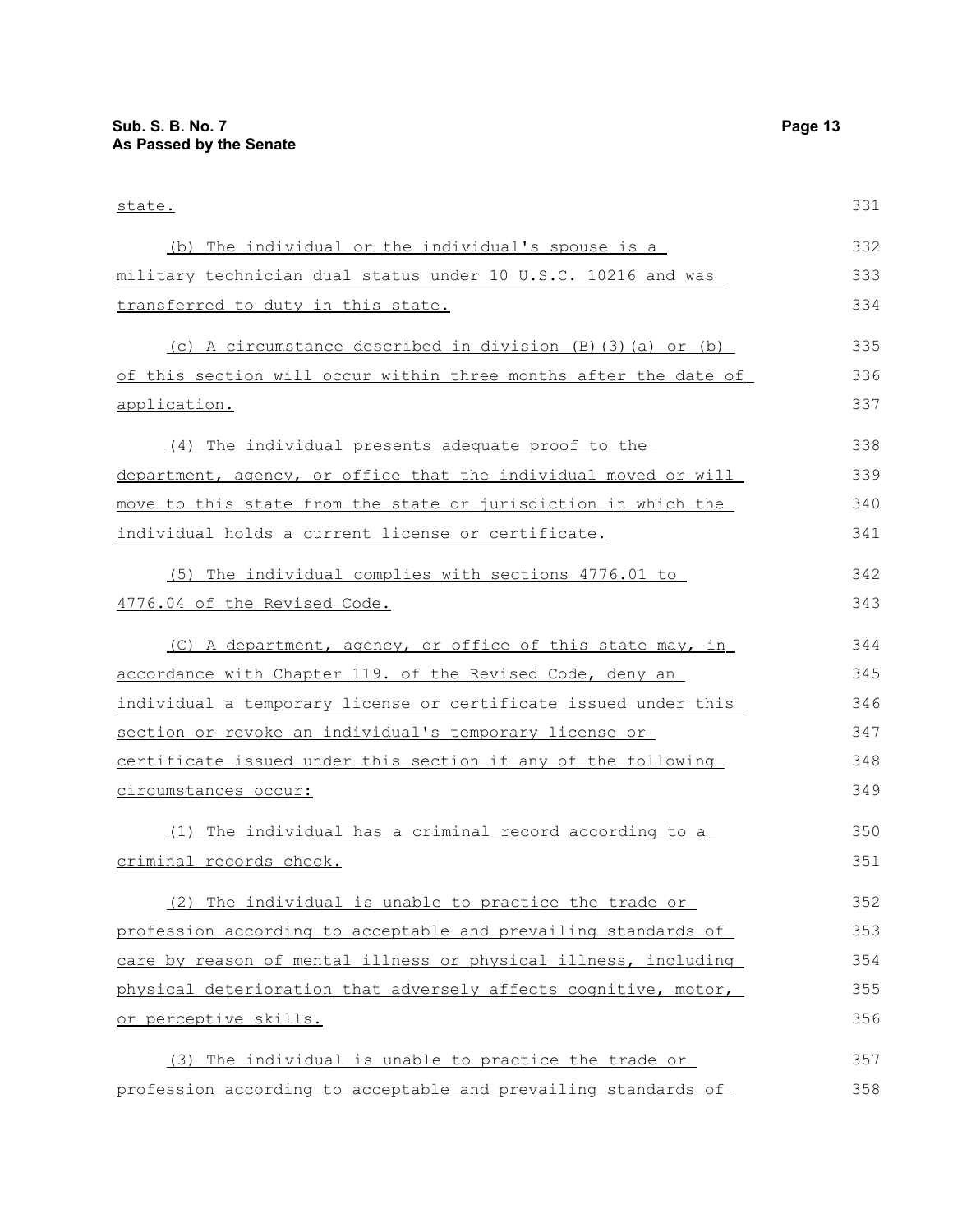| care because of the habitual or excessive use or abuse of        | 359 |
|------------------------------------------------------------------|-----|
| alcohol or other substances that impair the ability to practice. | 360 |
| (4) An adverse action has been taken against the                 | 361 |
| individual by a health care institution.                         | 362 |
| (5) The individual's license or certificate issued by            | 363 |
| another state or jurisdiction expires, is revoked, or is not in  | 364 |
| good standing or the individual, with respect to that license or | 365 |
| certificate, is placed on disciplinary probation.                | 366 |
| (6) With respect to an individual who was eligible for a         | 367 |
| temporary license or certificate under this section as the       | 368 |
| spouse of a member of the uniformed services or of a military    | 369 |
| technician dual status, six months have elapsed since the        | 370 |
| divorce, dissolution, or annulment of the marriage.              | 371 |
| (7) The individual is dishonorably discharged from the           | 372 |
| military.                                                        | 373 |
| (8) The individual is required to register under Chapter         | 374 |
| 2950. of the Revised Code or a substantially similar law of      | 375 |
| another state, the United States, or another country.            | 376 |
| (9) The individual is required to register under section         | 377 |
| 2909.15 of the Revised Code or a substantially similar law of    | 378 |
| another state, the United States, or another country.            | 379 |
| (10) The individual has been convicted of, pleaded quilty        | 380 |
| to, or had a judicial finding of quilt for any criminal          | 381 |
| violation set forth in the Revised Code mandating that the       | 382 |
| individual is ineligible for licensure or certification in the   | 383 |
| trade or profession.                                             | 384 |
| (11) An individual issued a temporary license or                 | 385 |
| certificate under this section fails to obtain a full license or | 386 |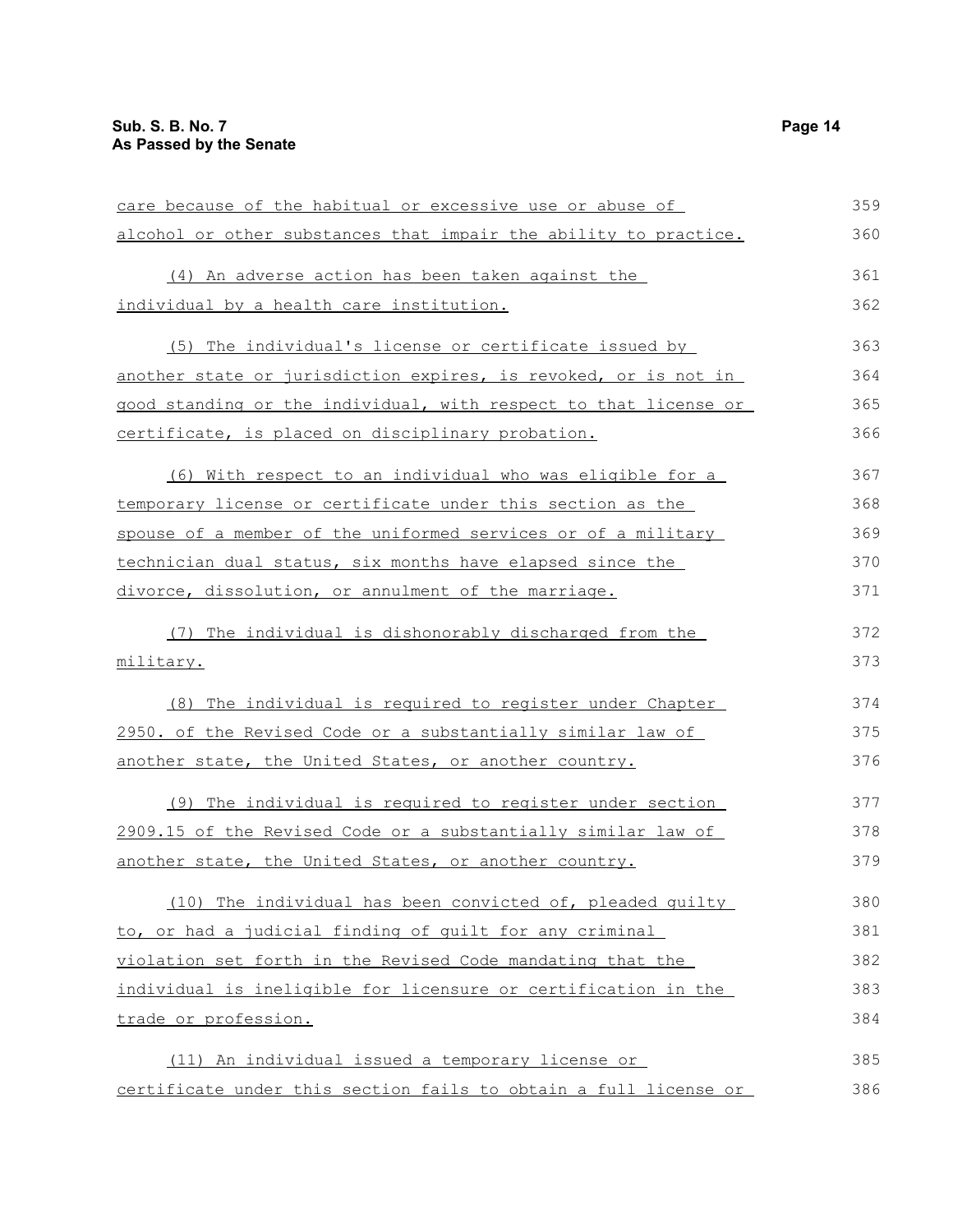certificate was issued.

| (D) A department, agency, or office of this state shall        | 389 |
|----------------------------------------------------------------|-----|
| waive all fees associated with the issuance of a temporary     | 390 |
| license or certificate under this section.                     | 391 |
| (E) An individual with a temporary license or certificate      | 392 |
| issued under this section may practice the trade or profession | 393 |
| in this state only within the scope and practice that is       | 394 |
| permitted under Ohio law and that does not exceed the          | 395 |

individual's training.

 (F) Each department, agency, or office subject to this section that issues a license or certificate to practice a trade or profession shall adopt rules under Chapter 119. of the Revised Code as necessary to implement this section. 397 398 399 400

(G) The director of administrative services shall, on the conclusion of the state fiscal year, prepare a report on the number and type of temporary licenses or certificates that were issued during the fiscal year under section 4743.041 of the Revised Code. The director of administrative services shall provide the report to the director of veterans services not later than thirty days after the end of the fiscal year. The director of veterans services shall compile the reports and make them available to the public. 401 402 403 404 405 406 407 408 409

**Sec. 4759.02.** (A) Except as otherwise provided in this section or in section 4759.10 of the Revised Code, no person shall practice, offer to practice, or hold self forth to practice dietetics unless the person has been licensed under section 4759.06 of the Revised Code this chapter. 410 411 412 413 414

(B) Except for a person licensed under-section 4759.06 of 415

387 388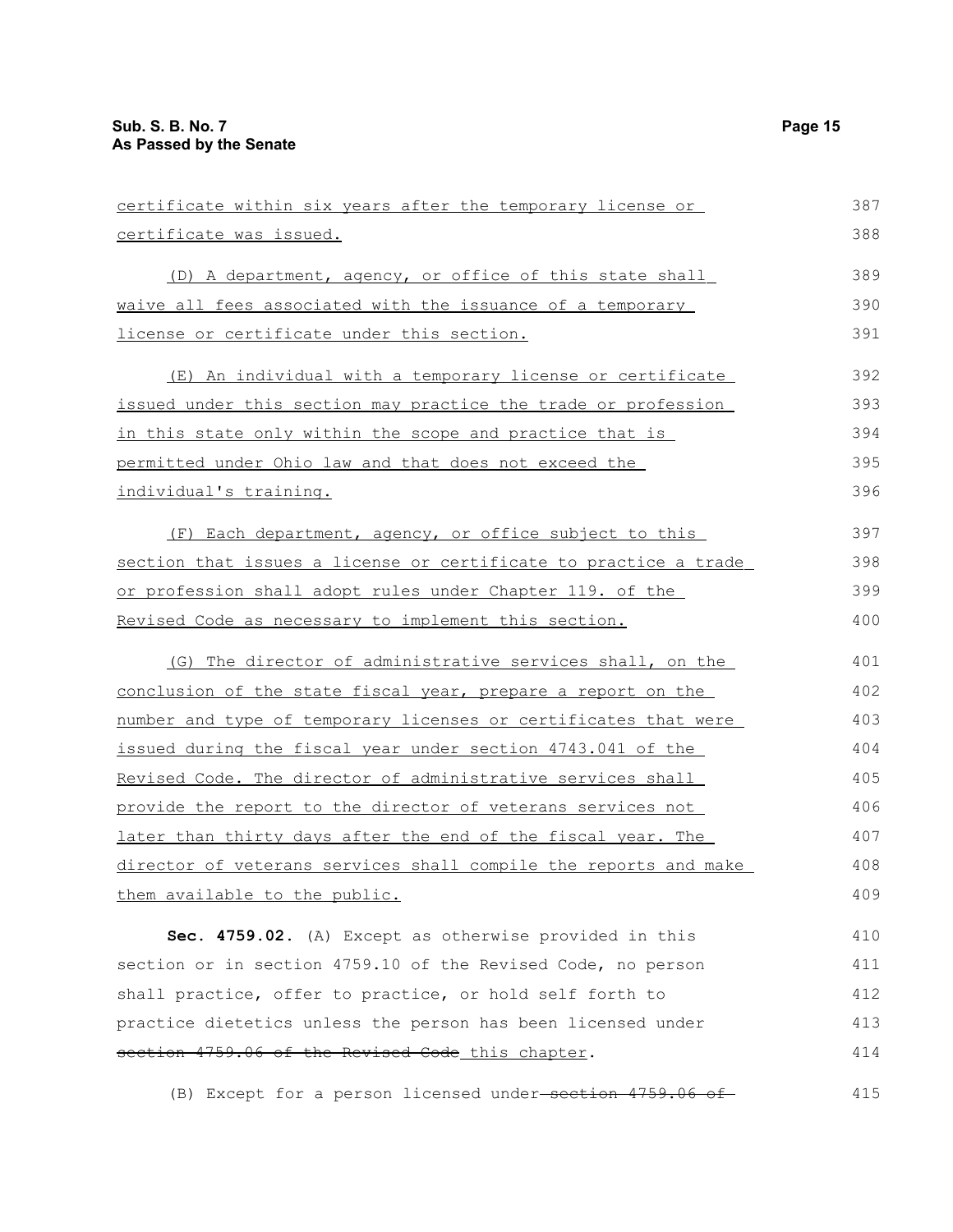the Revised Code this chapter, or as otherwise provided in this section or in section 4759.10 of the Revised Code: (1) No person shall use the title "dietitian"; (2) No person except for a person licensed under Title XLVII of the Revised Code, when acting within the scope of their practice, shall use any other title, designation, words, letters, abbreviation, or insignia or combination of any title, designation, words, letters, abbreviation, or insignia tending to indicate that the person is practicing dietetics. (C) Notwithstanding division (B) of this section, a person who is a dietitian registered by the commission on dietetic registration and who does not violate division (A) of this section may use the designation "registered dietitian" and the abbreviation "R.D." (D) Division (A) of this section does not apply to: (1) A student enrolled in an academic program that is in compliance with division (A)(4) of section 4759.06 of the Revised Code who is engaging in the practice of dietetics under the supervision of a dietitian licensed under section 4759.06 of the Revised Code-this chapter or a dietitian registered by the commission on dietetic registration, as part of the academic program; (2) A person participating in the pre-professional experience required by division (A)(5) of section 4759.06 of the Revised Code; 416 417 418 419 420 421 422 423 424 425 426 427 428 429 430 431 432 433 434 435 436 437 438 439 440

(3) A person holding a limited permit under division (E) of section 4759.06 of the Revised Code. 441 442

(E) The attorney general, the prosecuting attorney of any 443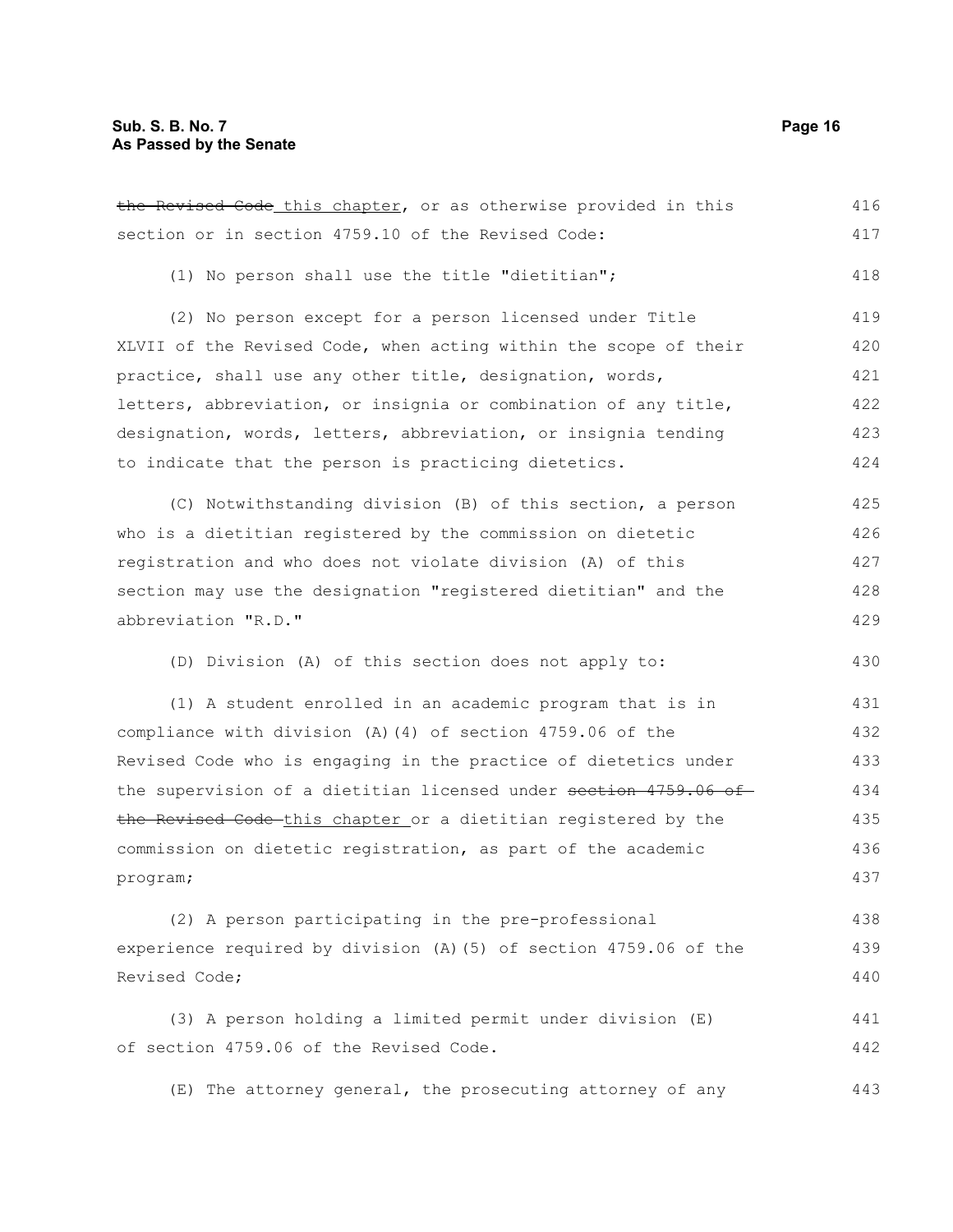# **Sub. S. B. No. 7 Page 17 As Passed by the Senate**

county in which the offense was committed or the offender resides, the state medical board, or any other person having knowledge of a person who either directly or by complicity is in violation of this section, may, in accordance with provisions of the Revised Code governing injunctions, maintain an action in the name of the state to enjoin any person from engaging either directly or by complicity in the unlawful activity by applying for an injunction in the Franklin county court of common pleas or any other court of competent jurisdiction. 444 445 446 447 448 449 450 451 452

Prior to application for such injunction, the secretary of the state medical board shall notify the person allegedly engaged either directly or by complicity in the unlawful activity by registered mail that the secretary has received information indicating that the person is so engaged. The person shall answer the secretary within thirty days showing that the person is either properly licensed for the stated activity or that the person is not in violation of this chapter. If the answer is not forthcoming within thirty days after notice by the secretary, the secretary shall request that the attorney general, the prosecuting attorney of the county in which the offense was committed or the offender resides, or the state medical board proceed as authorized in this section. 453 454 455 456 457 458 459 460 461 462 463 464 465

Upon the filing of a verified petition in court, the court shall conduct a hearing on the petition and shall give the same preference to this proceeding as is given all proceedings under Chapter 119. of the Revised Code, irrespective of the position of the proceeding on the calendar of the court. Injunction proceedings shall be in addition to, and not in lieu of, all penalties and other remedies provided under this chapter. 466 467 468 469 470 471 472

**Sec. 4759.063.** (A) The state medical board shall issue,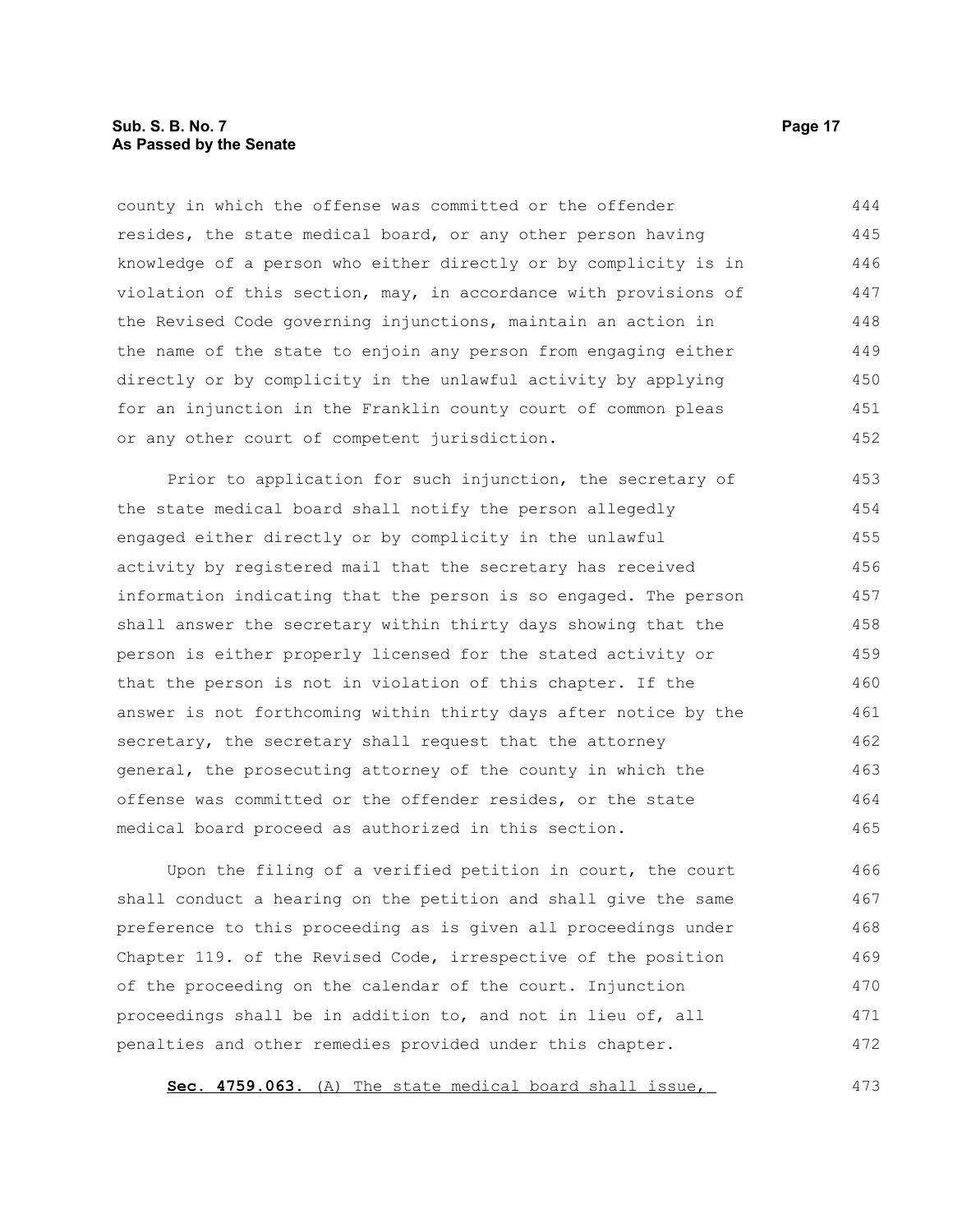| without examination, an expedited license to practice dietetics  | 474 |
|------------------------------------------------------------------|-----|
| by endorsement to an applicant who meets all of the requirements | 475 |
| of this section.                                                 | 476 |
| (B) An individual who seeks an expedited license by              | 477 |
| endorsement under this section shall file with the board a       | 478 |
| written application on a form prescribed and supplied by the     | 479 |
| board. The applicant shall include in the application all of the | 480 |
| information the board considers necessary to process it.         | 481 |
| (C) To be eligible to receive an expedited license by            | 482 |
| endorsement, an applicant shall provide evidence satisfactory to | 483 |
| the board that the applicant meets all of the following          | 484 |
| requirements:                                                    | 485 |
| (1) The applicant holds a valid license or certificate to        | 486 |
| practice dietetics issued by any other state or jurisdiction.    | 487 |
| (2) The license or certificate is current, and the               | 488 |
| applicant is in good standing in the state or jurisdiction of    | 489 |
| licensure or certification.                                      | 490 |
| (3) One of the circumstances described in division (B) (3)       | 491 |
| of section 4743.041 of the Revised Code applies to the           | 492 |
| applicant.                                                       | 493 |
| (4) The applicant moved or will move to this state from          | 494 |
| the state or jurisdiction in which the individual holds a        | 495 |
| current license or certificate.                                  | 496 |
| (5) The individual meets the requirements to receive a           | 497 |
| license as specified in sections 4759.06 and 4759.061 of the     | 498 |
| <u>Revised Code.</u>                                             | 499 |
| (D) The board shall waive all fees associated with the           | 500 |
| application for and issuance of an expedited license by          | 501 |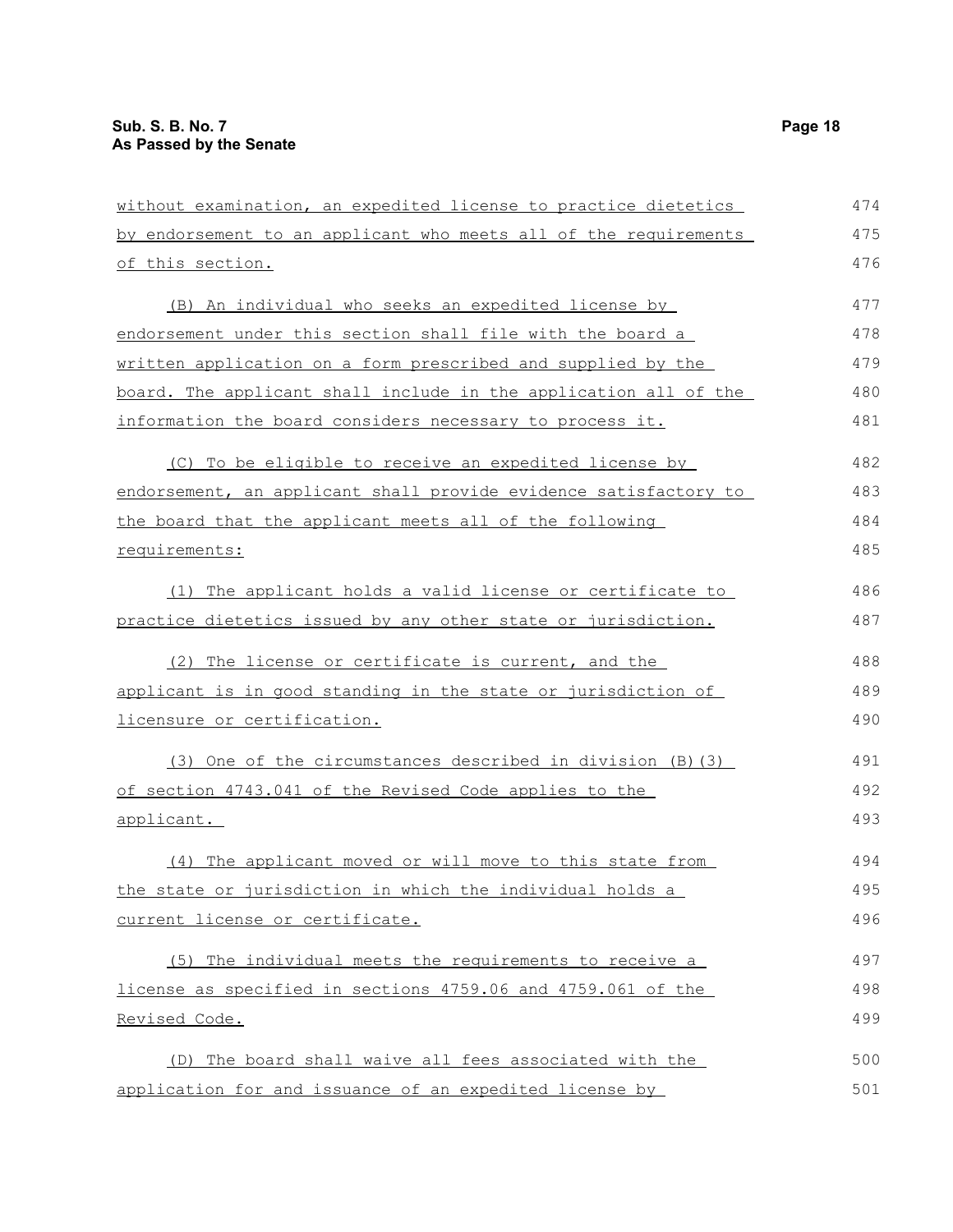### endorsement under this section.

(E) The secretary and supervising member of the board shall review all applications received under this section. If the secretary and supervising member determine that an applicant meets the requirements for an expedited license by endorsement, the board shall issue the license to the applicant. 503 504 505 506 507

**Sec. 4759.10.** Sections 4759.01 to 4759.08 of the Revised Code do not apply to any of the following:

(A) A person licensed under Title XLVII of the Revised Code who is acting within the scope of the person's profession, provided that the person complies with division (B) of section 4759.02 of the Revised Code;

(B) A person who is a graduate of an associate degree program approved by the academy of nutrition and dietetics or the state medical board who is working as a dietetic technician under the supervision of a dietitian licensed under section-4759.06 of the Revised Code this chapter or registered by the commission on dietetic registration, except that the person is subject to division (B) of section 4759.02 of the Revised Code if the person uses a title other than "dietetic technician"; 514 515 516 517 518 519 520 521

(C) A person who practices dietetics related to employment in the armed forces, veteran's administration, or the public health service of the United States; 522 523 524

(D) Persons employed by a nonprofit agency approved by the board or by a federal, state, municipal or county government, or by any other political subdivision, elementary or secondary school, or an institution of higher education approved by the state medical board or by a regional agency recognized by the council on postsecondary accreditation, who performs only 525 526 527 528 529 530

502

508

509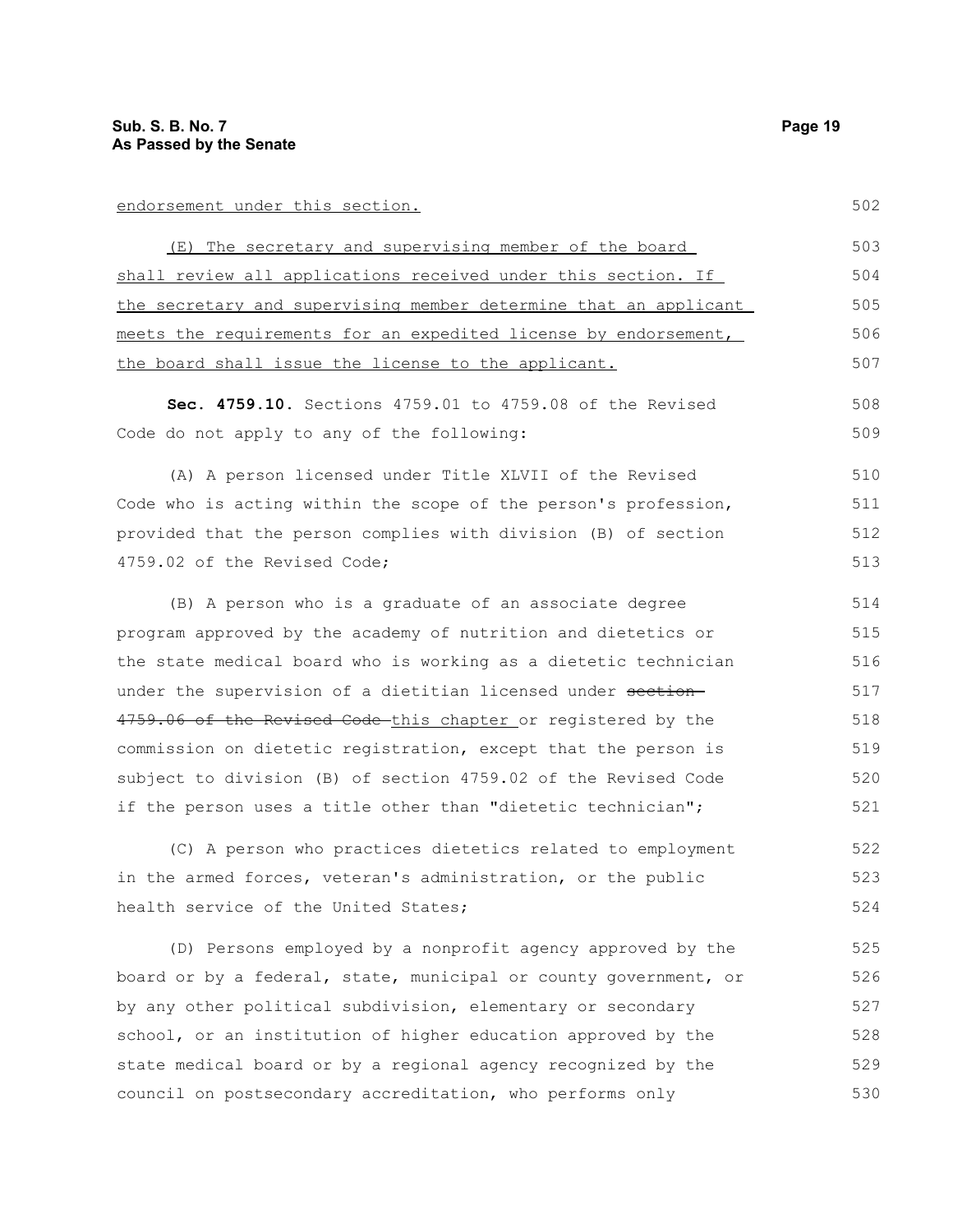nutritional education activities and such other nutritional activities as the board, by rule, permits, provided the person does not violate division (B) of section 4759.02 of the Revised Code; 531 532 533 534

(E) A person who has completed a program meeting the academic standards set for dietitians by the academy of nutrition and dietetics, received a baccalaureate or higher degree from a school, college, or university approved by a regional accreditation agency recognized by the council on postsecondary accreditation, works under the supervision of a licensed dietitian or registered dietitian, and does not violate division (B) of section 4759.02 of the Revised Code; 535 536 537 538 539 540 541 542

(F) A person when acting, under the direction and supervision of a person licensed under Title XLVII of the Revised Code, in the execution of a plan of treatment authorized by the licensed person, provided the person complies with division (B) of section 4759.02 of the Revised Code; 543 544 545 546 547

(G) The free dissemination of literature in the state; 548

(H) Provided that the persons involved in the sale, promotion, or explanation of the sale of food, food materials, or dietary supplements do not violate division (B) of section 4759.02 of the Revised Code, the sale of food, food materials, or dietary supplements and the marketing and distribution of food, food materials, or dietary supplements and the promotion or explanation of the use of food, food materials, or dietary supplements provided that the promotion or explanation does not violate Chapter 1345. of the Revised Code; 549 550 551 552 553 554 555 556 557

(I) A person who offers dietary supplements for sale and who makes the following statements about the product if the 558 559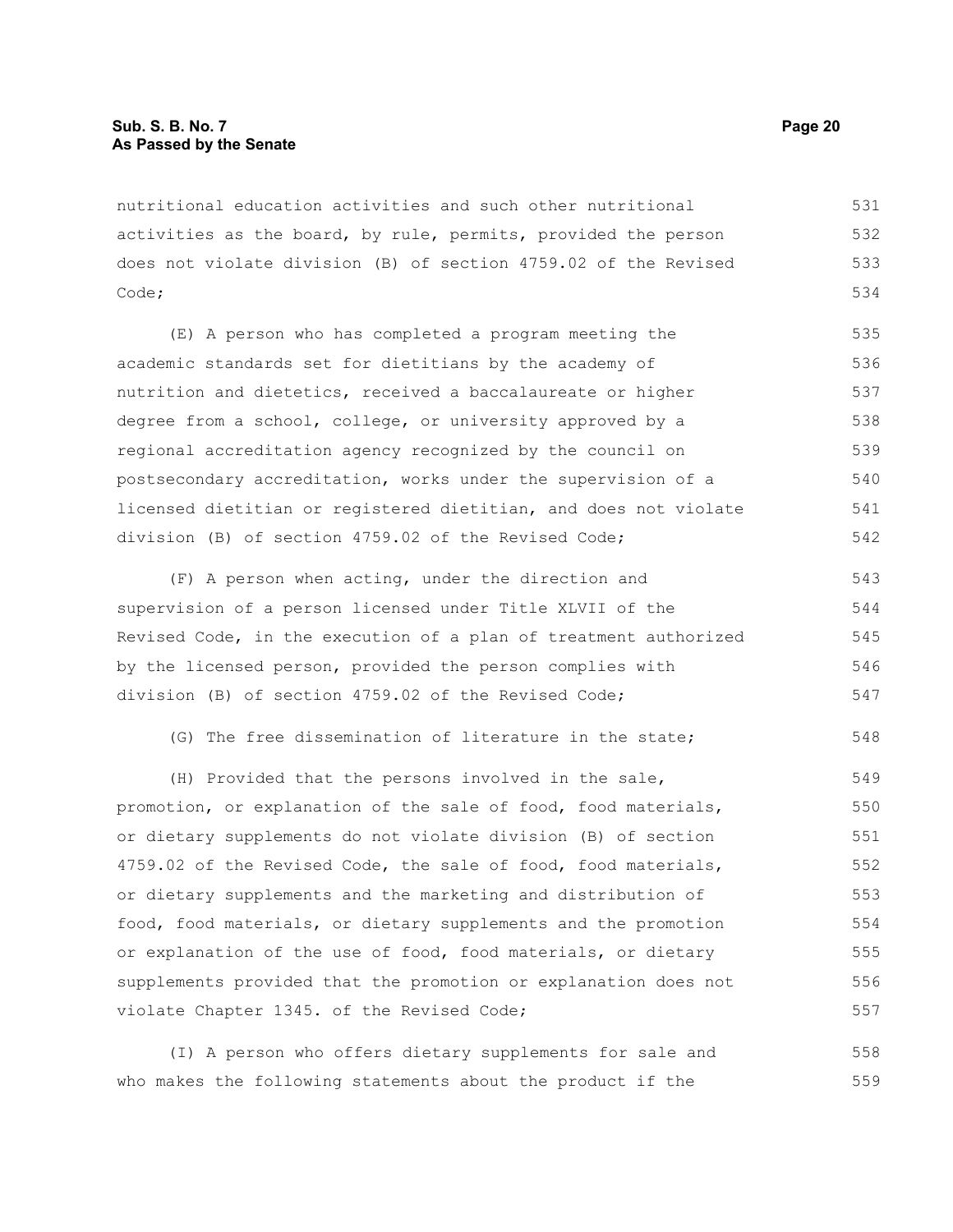labeling: (1) Claim a benefit related to a classical nutrient deficiency disease and disclose the prevalence of the disease in the United States; (2) Describe the role of a nutrient or dietary ingredient intended to affect the structure or function of the human body; (3) Characterize the documented mechanism by which a nutrient or dietary ingredient acts to maintain the structure or function of the human body; (4) Describe general well-being from the consumption of a nutrient or dietary ingredient. (J) Provided that the persons involved in presenting a general program of instruction for weight control do not violate division (B) of section 4759.02 of the Revised Code, a general program of instruction for weight control approved in writing by a licensed dietitian, a physician licensed under Chapter 4731. of the Revised Code to practice medicine or surgery or osteopathic medicine or surgery, a person licensed in another state that the board considers to have substantially equivalent licensure requirements as this state, or a registered dietitian; (K) The continued practice of dietetics at a hospital by a person employed at that same hospital to practice dietetics for the twenty years immediately prior to July 1, 1987, so long as the person works under the supervision of a dietitian licensed under section 4759.06 of the Revised Code this chapter and does not violate division (B) of section 4759.02 of the Revised Code. 561 562 563 564 565 566 567 568 569 570 571 572 573 574 575 576 577 578 579 580 581 582 583 584 585 586

This division does not apply to any person who has held a

license issued under this chapter to practice dietetics. As used

statements are consistent with the dietary supplement's label or

560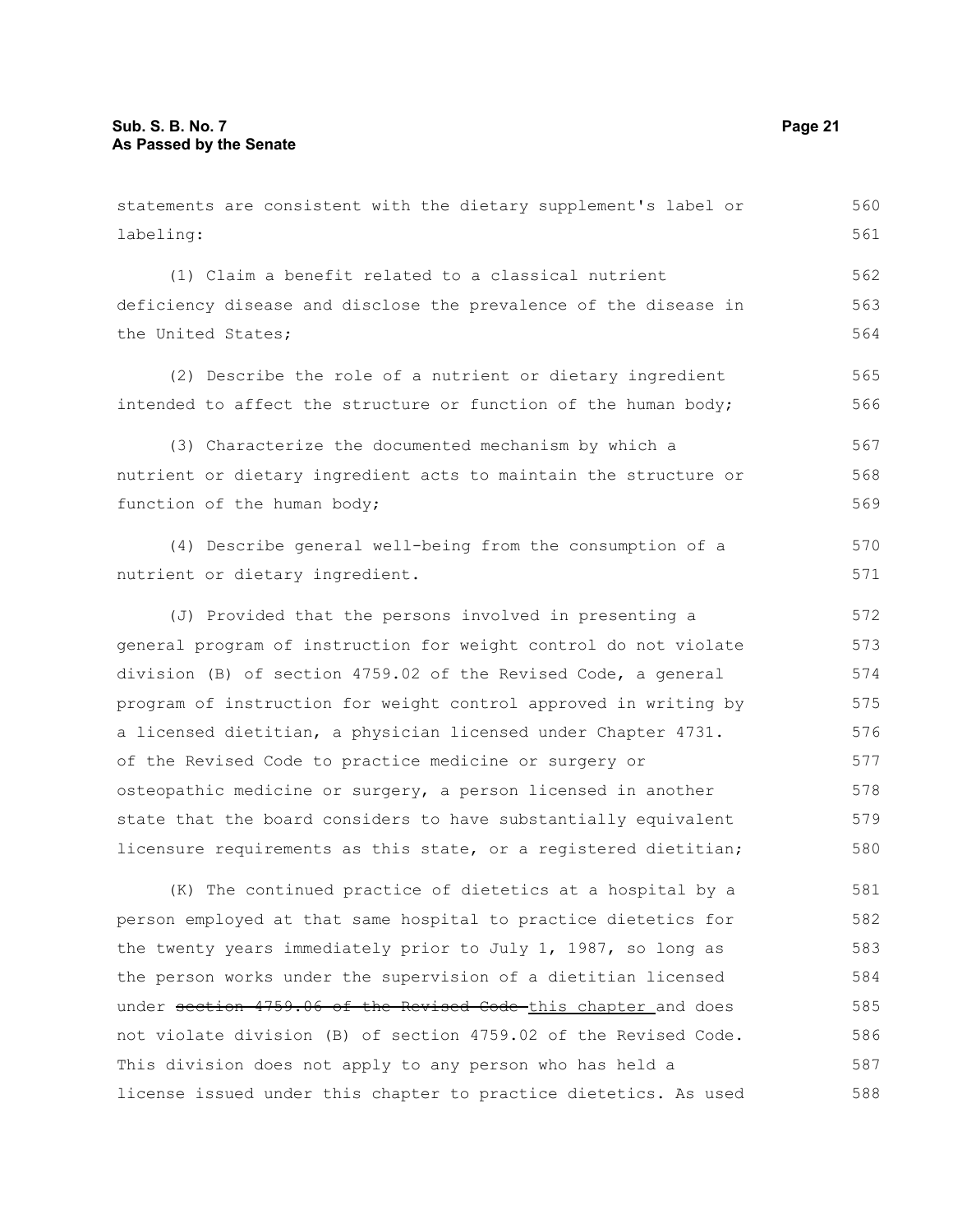| in this division, "hospital" has the same meaning as in section  | 589 |
|------------------------------------------------------------------|-----|
| 3727.01 of the Revised Code.                                     | 590 |
| Sec. 4760.041. (A) The state medical board shall issue an        | 591 |
| expedited certificate to practice as an anesthesiologist         | 592 |
| assistant by endorsement to an applicant who meets all of the    | 593 |
| requirements of this section.                                    | 594 |
| (B) An individual who seeks an expedited certificate by          | 595 |
| endorsement under this section shall file with the board a       | 596 |
| written application on a form prescribed and supplied by the     | 597 |
| board. The applicant shall include in the application all of the | 598 |

(C) To be eligible to receive an expedited certificate by endorsement, an applicant shall provide evidence satisfactory to the board that the applicant meets all of the following requirements: 600 601 602 603

information the board considers necessary to process it.

(1) The applicant holds a valid license or certificate to practice as an anesthesiologist assistant issued by any other state or jurisdiction.

(2) The license or certificate is current, and the applicant is in good standing in the state or jurisdiction of licensure or certification. 607 608 609

(3) One of the circumstances described in division (B)(3) of section 4743.041 of the Revised Code applies to the applicant. 610 611 612

(4) The applicant moved or will move to this state from the state or jurisdiction in which the individual holds a current license or certificate. 613 614 615

(5) The individual meets the requirements to receive a

599

604 605 606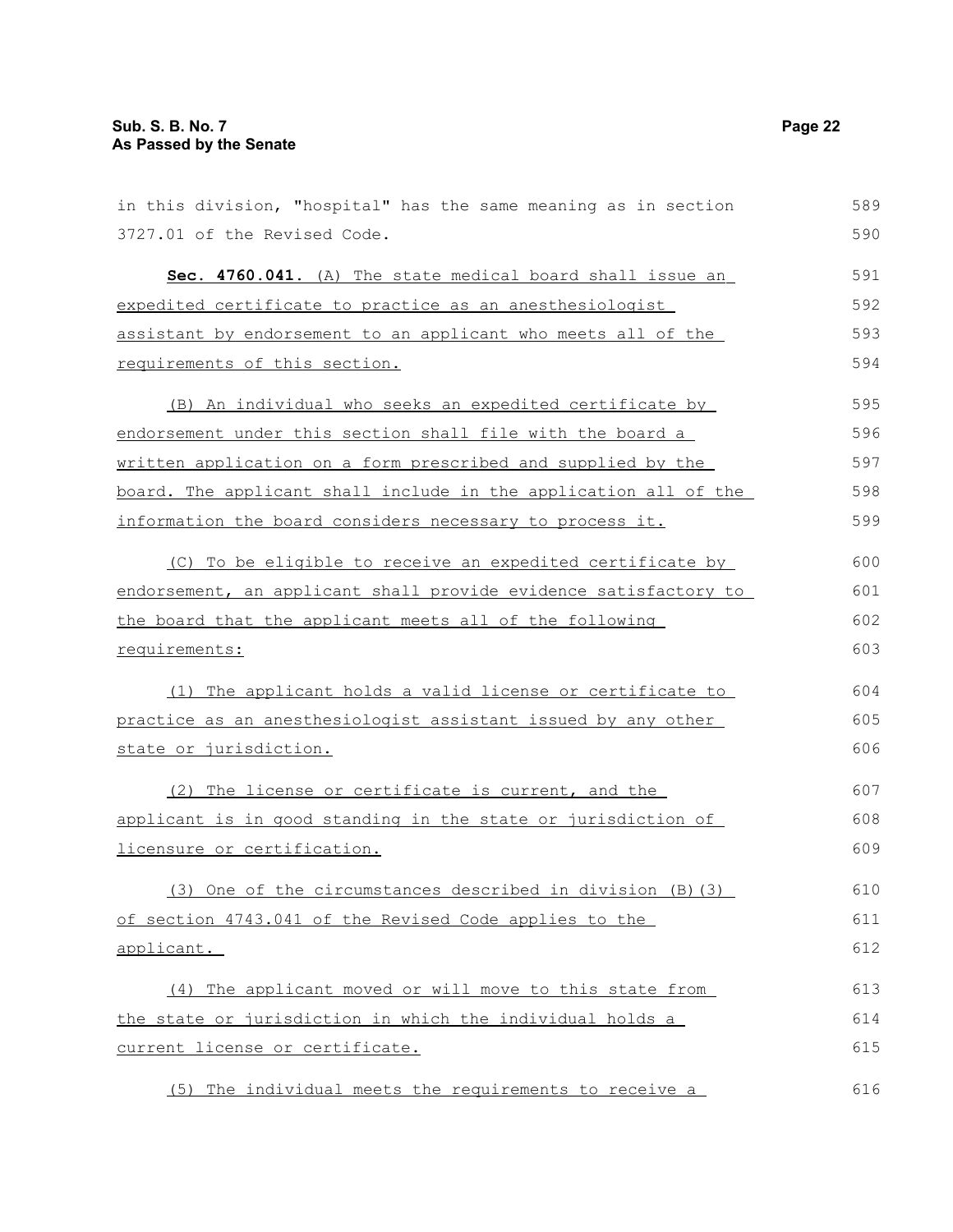| certificate as specified in sections 4760.03, 4760.031, and      | 617 |
|------------------------------------------------------------------|-----|
| 4760.032 of the Revised Code.                                    | 618 |
| (D) The board shall waive all fees associated with the           | 619 |
| application for and issuance of an expedited certificate by      | 620 |
| endorsement under this section.                                  | 621 |
| (E) The secretary and supervising member of the board            | 622 |
| shall review all applications received under this section. If    | 623 |
| the secretary and supervising member determine that an applicant | 624 |
| meets the requirements for an expedited certificate by           | 625 |
| endorsement, the board shall issue the certificate to the        | 626 |
| applicant.                                                       | 627 |
| Sec. 4761.03. (A) The state medical board shall regulate         | 628 |
| the practice of respiratory care in this state and the persons   | 629 |
| to whom the board issues licenses and limited permits under this | 630 |
| chapter. Rules adopted under this chapter that deal with the     | 631 |
| provision of respiratory care in a hospital, other than rules    | 632 |
| requlating the issuance of licenses or limited permits, shall be | 633 |
| consistent with the conditions for participation under medicare, | 634 |
| Title XVIII of the "Social Security Act," 79 Stat. 286 (1965),   | 635 |
| 42 U.S.C.A. 1395, as amended, and with the respiratory care      | 636 |
| accreditation standards of the joint commission or the American  | 637 |
| osteopathic association.                                         | 638 |
| (B) The board shall adopt, and may rescind or amend, rules       | 639 |

in accordance with Chapter 119. of the Revised Code to carry out the purposes of this chapter, including rules prescribing the following: 640 641 642

(1) The form and manner for filing applications under sections 4761.05, 4761.052, and 4761.06 of the Revised Code; 643 644

(2) Standards for the approval of examinations and 645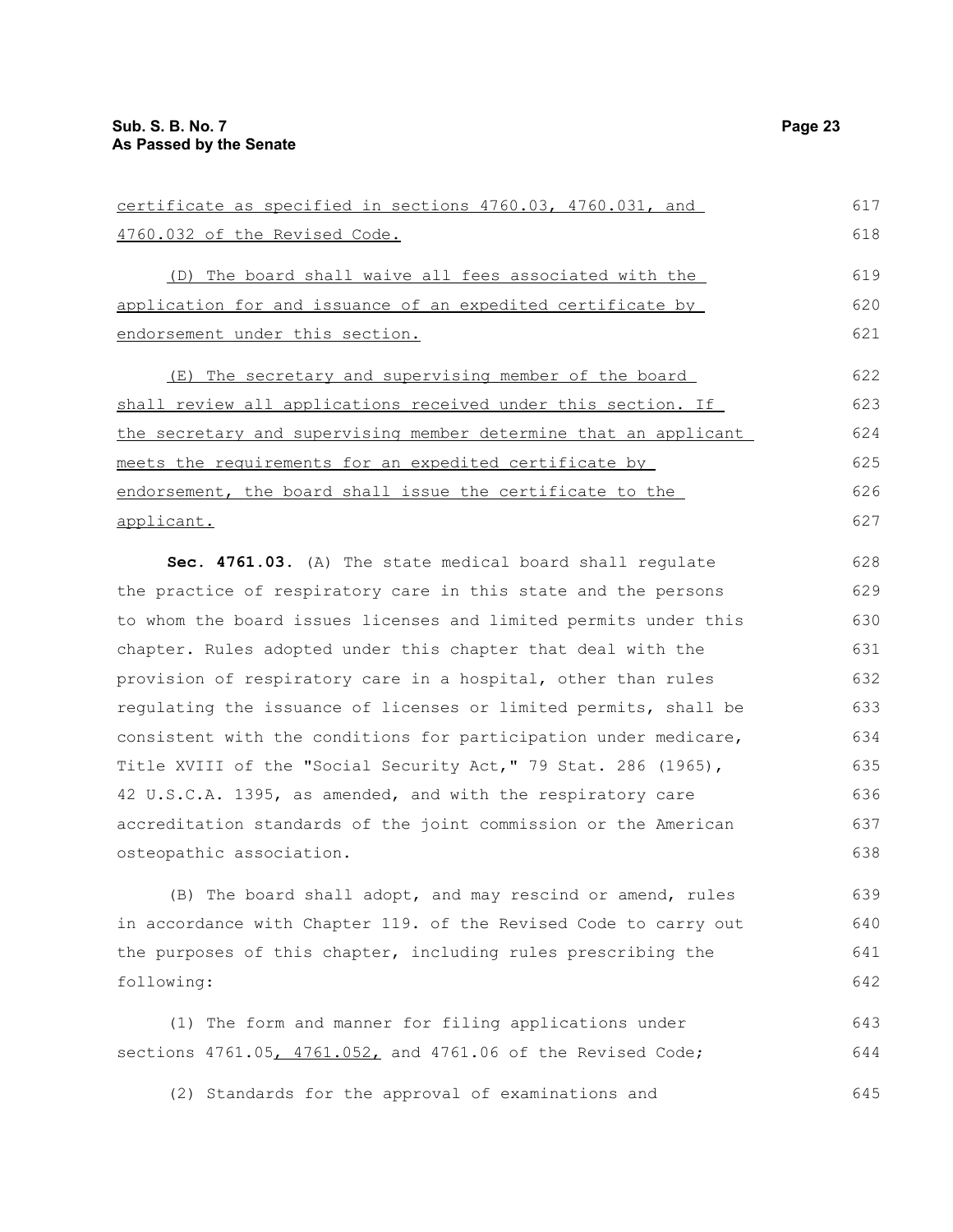| reexaminations administered by national organizations for        | 646 |
|------------------------------------------------------------------|-----|
| licensure, license renewal, and license reinstatement;           | 647 |
| (3) Standards for the approval of educational programs           | 648 |
| required to qualify for licensure and approval of continuing     | 649 |
| education programs required for license renewal;                 | 650 |
| (4) Continuing education courses and the number of hour          | 651 |
| requirements necessary for license renewal under section 4761.06 | 652 |
| of the Revised Code, including rules providing for pro rata      | 653 |
| reductions by month of the number of hours of continuing         | 654 |
| education that must be completed for license holders who are in  | 655 |
| their first renewal period, have been disabled by illness or     | 656 |
| accident, or have been absent from the country;                  | 657 |
| (5) Procedures for the issuance and renewal of licenses          | 658 |
| and limited permits, including the duties that may be fulfilled  | 659 |
| by the board's executive director and other board employees;     | 660 |
| (6) Procedures for the limitation, suspension, and               | 661 |
| revocation of licenses and limited permits, the refusal to       | 662 |
| issue, renew, or reinstate licenses and limited permits, and the | 663 |
| imposition of a reprimand or probation under section 4761.09 of  | 664 |
| the Revised Code;                                                | 665 |
| (7) Standards of ethical conduct for the practice of             | 666 |
| respiratory care;                                                | 667 |
| (8) The respiratory care tasks that may be performed by an       | 668 |
| individual practicing as a polysomnographic technologist         | 669 |
| pursuant to division (B)(3) of section 4761.10 of the Revised    | 670 |
| Code;                                                            | 671 |
| (9) Requirements for criminal records checks of applicants       | 672 |
| under section 4776.03 of the Revised Code.                       | 673 |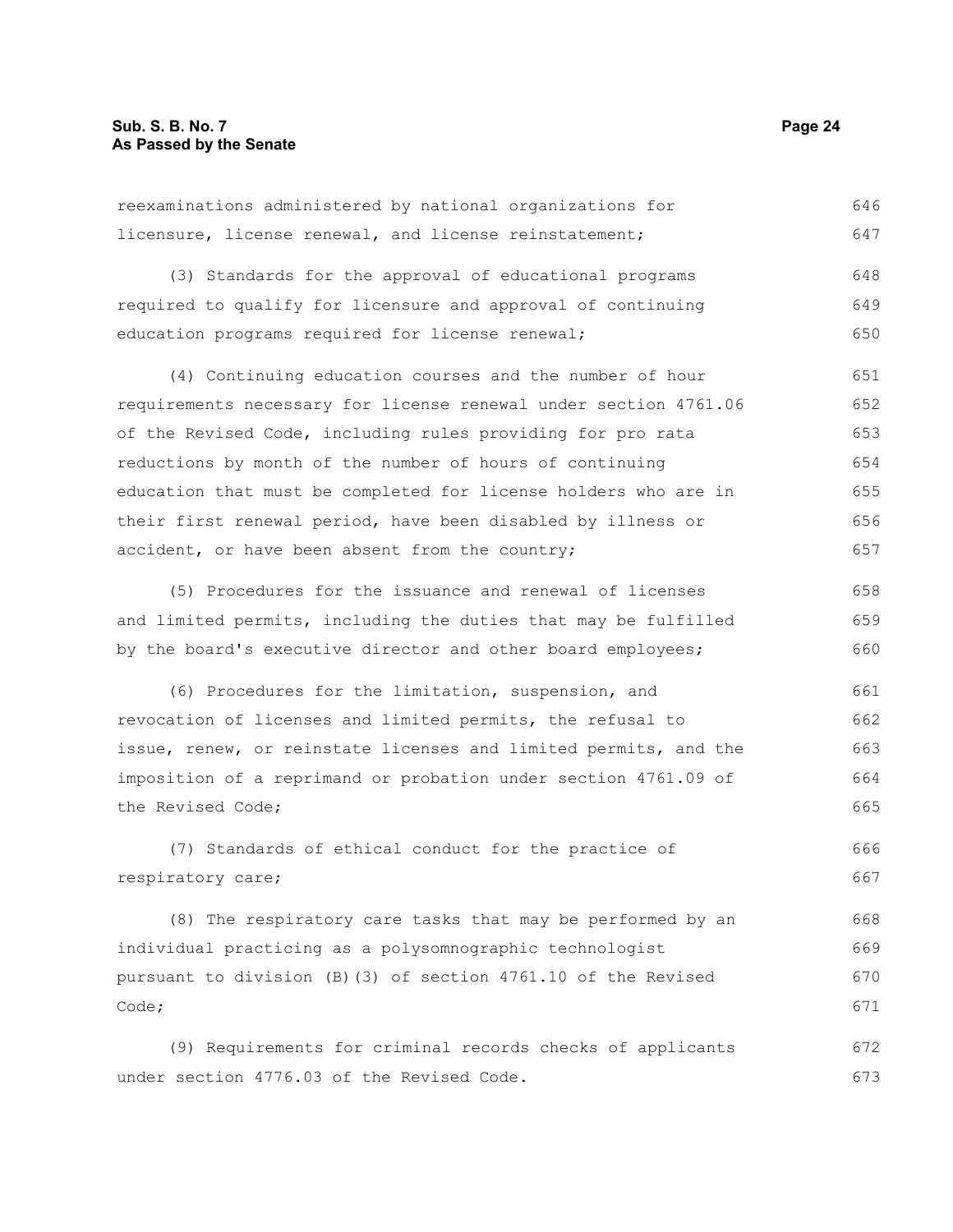(C) The board shall determine the sufficiency of an applicant's qualifications for admission to the licensing examination or a reexamination, and for the issuance or renewal of a license or limited permit. 674 675 676 677

(D) The board shall determine the respiratory care educational programs that are acceptable for fulfilling the requirements of division (A) of section 4761.04 of the Revised Code.

(E)(1) The board shall investigate evidence that appears to show that a person has violated any provision of this chapter or any rule adopted under it. Any person may report to the board in a signed writing any information that the person may have that appears to show a violation of any provision of this chapter or any rule adopted under it. In the absence of bad faith, any person who reports information of that nature or who testifies before the board in any adjudication conducted under Chapter 119. of the Revised Code shall not be liable in damages in a civil action as a result of the report or testimony. Each complaint or allegation of a violation received by the board shall be assigned a case number and shall be recorded by the board. 682 683 684 685 686 687 688 689 690 691 692 693 694

(2) Investigations of alleged violations of this chapter or any rule adopted under it shall be supervised by the supervising member elected by the board in accordance with section 4731.02 of the Revised Code and by the secretary as provided in section 4761.012 of the Revised Code. The president may designate another member of the board to supervise the investigation in place of the supervising member. No member of the board who supervises the investigation of a case shall participate in further adjudication of the case. 695 696 697 698 699 700 701 702 703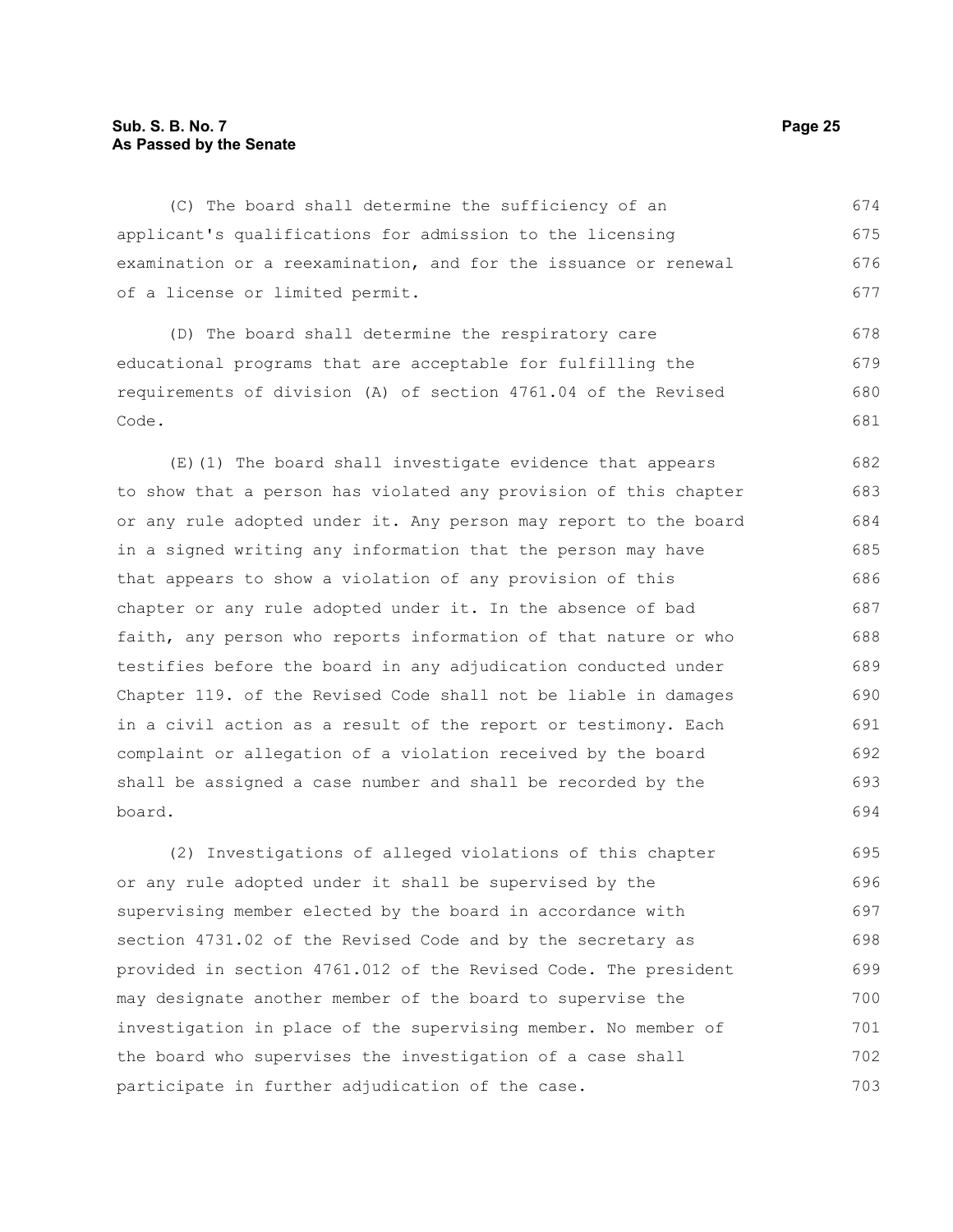# **Sub. S. B. No. 7 Page 26 As Passed by the Senate**

(3) In investigating a possible violation of this chapter or any rule adopted under it, the board may issue subpoenas, administer oaths, question witnesses, conduct interviews, order the taking of depositions, inspect and copy any books, accounts, papers, records, or documents, and compel the attendance of witnesses and production of books, accounts, papers, records, documents, and testimony, except that a subpoena for patient record information shall not be issued without consultation with the attorney general's office and approval of the secretary and supervising member of the board. 704 705 706 707 708 709 710 711 712 713

Before issuance of a subpoena for patient record information, the secretary and supervising member shall determine whether there is probable cause to believe that the complaint filed alleges a violation of this chapter or any rule adopted under it and that the records sought are relevant to the alleged violation and material to the investigation. The subpoena may apply only to records that cover a reasonable period of time surrounding the alleged violation. 714 715 716 717 718 719 720 721

On failure to comply with any subpoena issued by the board and after reasonable notice to the person being subpoenaed, the board may move for an order compelling the production of persons or records pursuant to the Rules of Civil Procedure. 722 723 724 725

A subpoena issued by the board may be served by a sheriff, the sheriff's deputy, or a board employee or agent designated by the board. Service of a subpoena issued by the board may be made by delivering a copy of the subpoena to the person named therein, reading it to the person, or leaving it at the person's usual place of residence, usual place of business, or address on file with the board. When serving a subpoena to an applicant for or the holder of a license or limited permit issued under this 726 727 728 729 730 731 732 733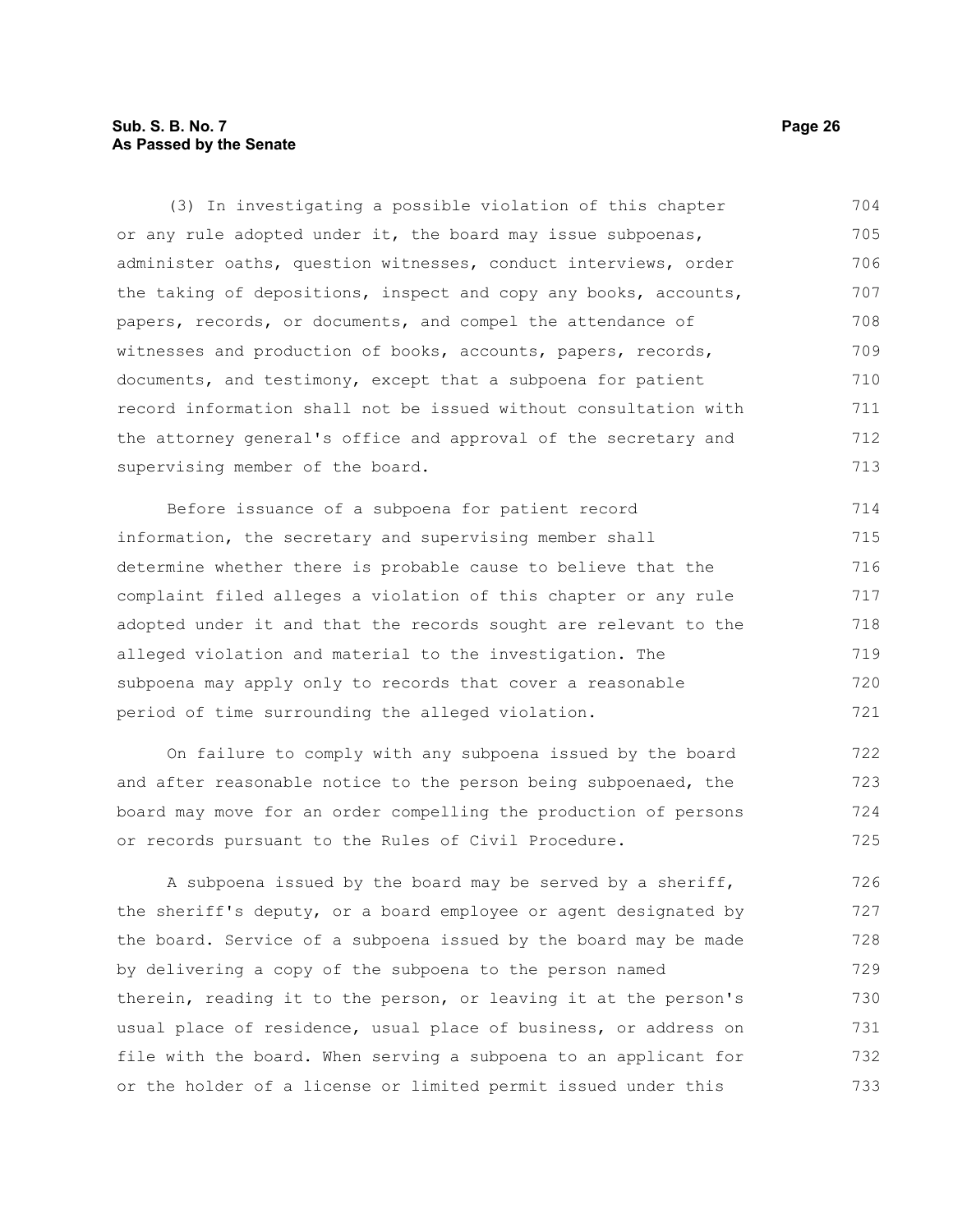# **Sub. S. B. No. 7 Page 27 As Passed by the Senate**

chapter, service of the subpoena may be made by certified mail, return receipt requested, and the subpoena shall be deemed served on the date delivery is made or the date the person refuses to accept delivery. If the person being served refuses to accept the subpoena or is not located, service may be made to an attorney who notifies the board that the attorney is representing the person. 734 735 736 737 738 739 740

A sheriff's deputy who serves a subpoena shall receive the same fees as a sheriff. Each witness who appears before the board in obedience to a subpoena shall receive the fees and mileage provided for under section 119.094 of the Revised Code. 741 742 743 744

(4) All hearings, investigations, and inspections of the board shall be considered civil actions for the purposes of section 2305.252 of the Revised Code. 745 746 747

(5) A report required to be submitted to the board under this chapter, a complaint, or information received by the board pursuant to an investigation is confidential and not subject to discovery in any civil action.

The board shall conduct all investigations or inspections and proceedings in a manner that protects the confidentiality of patients and persons who file complaints with the board. The board shall not make public the names or any other identifying information about patients or complainants unless proper consent is given.

The board may share any information it receives pursuant to an investigation or inspection, including patient records and patient record information, with law enforcement agencies, other licensing boards, and other governmental agencies that are prosecuting, adjudicating, or investigating alleged violations 758 759 760 761 762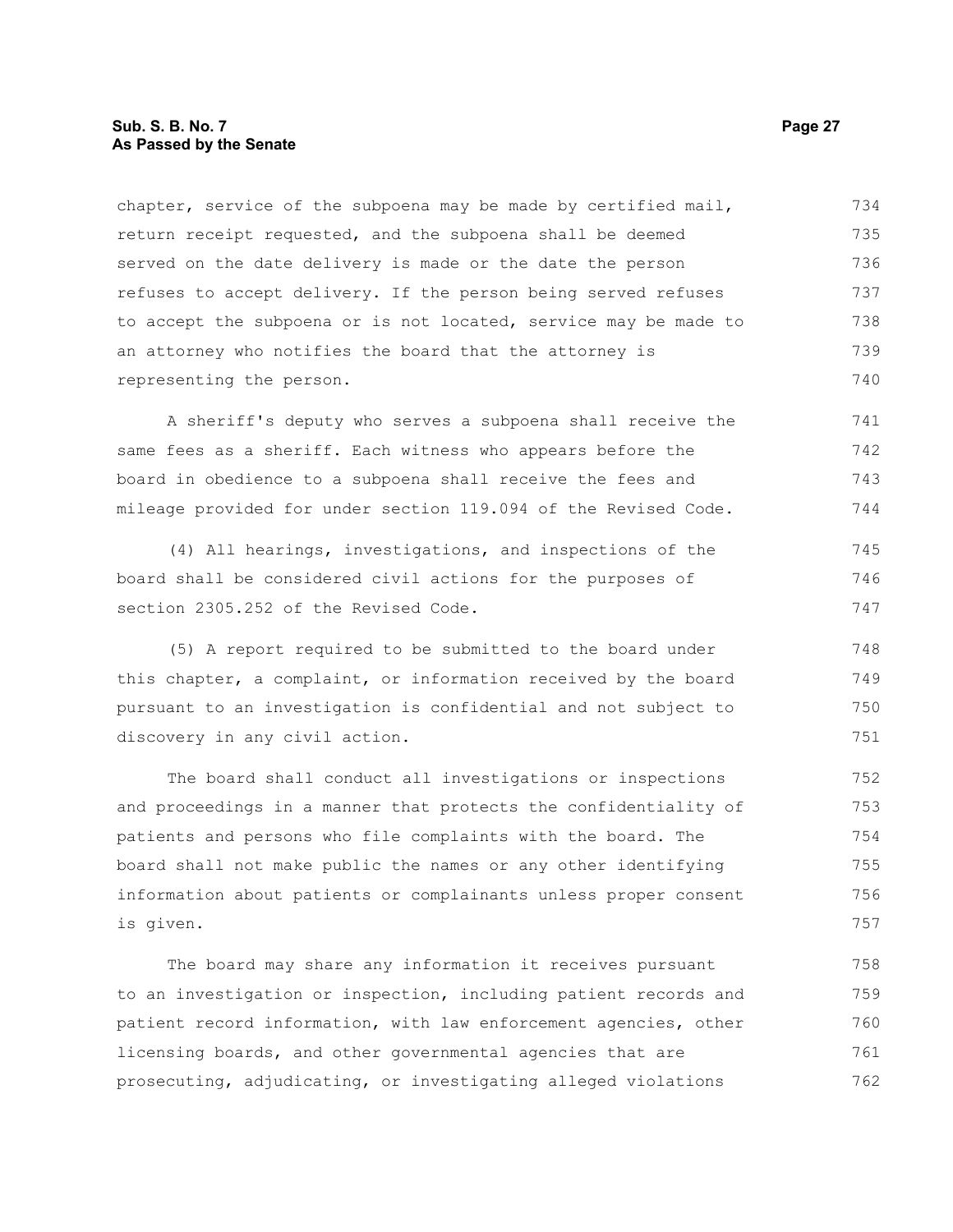# **Sub. S. B. No. 7 Page 28 As Passed by the Senate**

of statutes or administrative rules. An agency or board that receives the information shall comply with the same requirements regarding confidentiality as those with which the state medical board must comply, notwithstanding any conflicting provision of the Revised Code or procedure of the agency or board that applies when it is dealing with other information in its possession. In a judicial proceeding, the information may be admitted into evidence only in accordance with the Rules of Evidence, but the court shall require that appropriate measures are taken to ensure that confidentiality is maintained with respect to any part of the information that contains names or other identifying information about patients or complainants whose confidentiality was protected by the state medical board when the information was in the board's possession. Measures to ensure confidentiality that may be taken by the court include sealing its records or deleting specific information from its records. 763 764 765 766 767 768 769 770 771 772 773 774 775 776 777 778 779

(6) On a quarterly basis, the board shall prepare a report that documents the disposition of all cases during the preceding three months. The report shall contain the following information for each case with which the board has completed its activities: 780 781 782 783

(a) The case number assigned to the complaint or alleged violation; 784 785

(b) The type of license or limited permit, if any, held by the individual against whom the complaint is directed; 786 787

```
(c) A description of the allegations contained in the
complaint;
                                                                             788
                                                                             789
```
(d) The disposition of the case. 790

The report shall state how many cases are still pending 791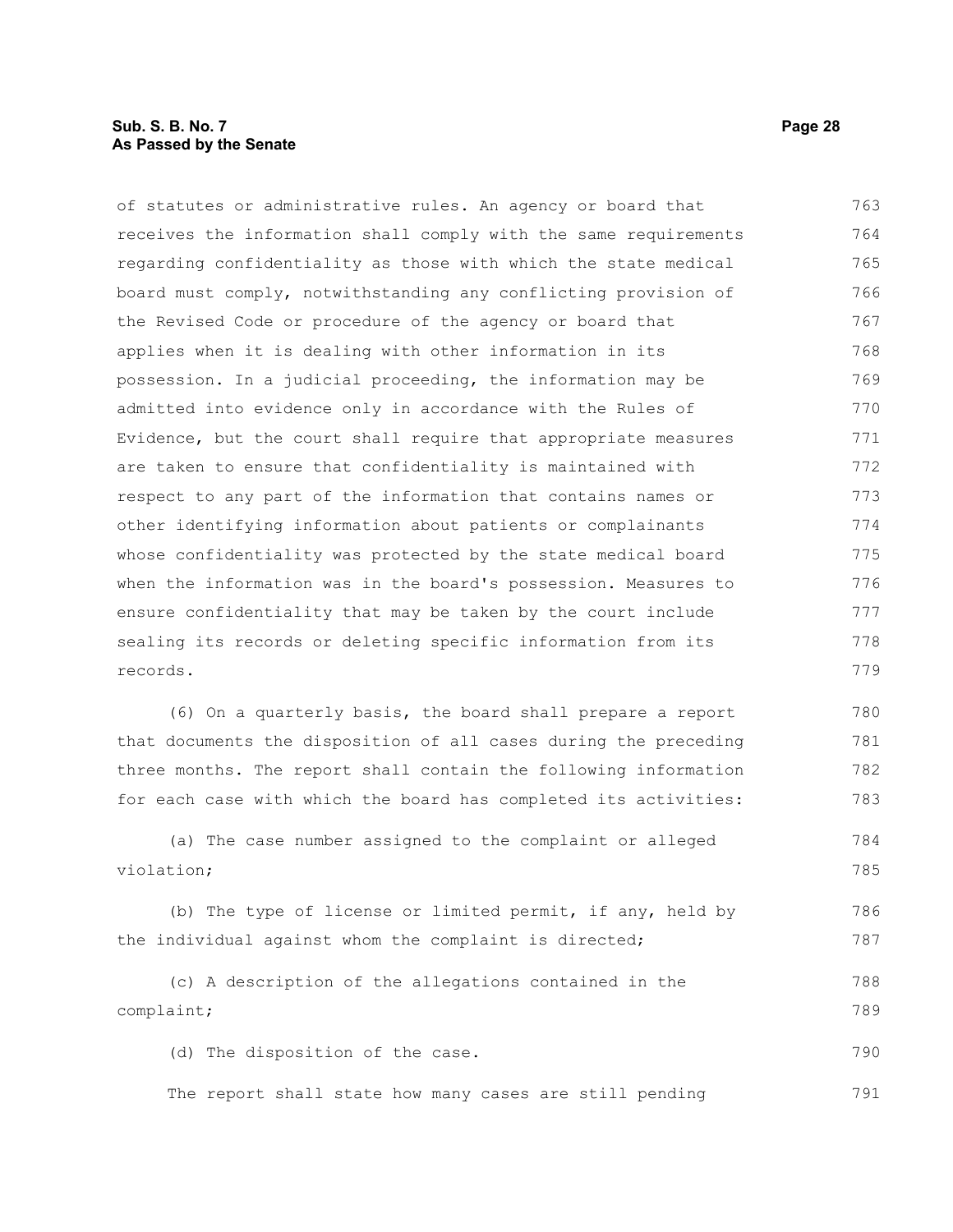and shall be prepared in a manner that protects the identity of each person involved in each case. The report shall be a public record under section 149.43 of the Revised Code. (F) The board shall keep records of its proceedings and do other things as are necessary and proper to carry out and enforce the provisions of this chapter. (G) The board shall maintain and publish on its internet web site all of the following: (1) The requirements for the issuance of licenses and limited permits under this chapter and rules adopted by the board; (2) A list of the names and locations of the institutions that each year granted degrees or certificates of completion in respiratory care. **Sec. 4761.052.** (A) The state medical board shall issue, without examination, an expedited license to practice respiratory care by endorsement to an applicant who meets all of the requirements of this section. (B) An individual who seeks an expedited license by endorsement under this section shall file with the board a written application on a form prescribed and supplied by the board. The applicant shall include in the application all of the information the board considers necessary to process it. (C) To be eligible to receive an expedited license by endorsement, an applicant shall provide evidence satisfactory to the board that the applicant meets all of the following requirements: 792 793 794 795 796 797 798 799 800 801 802 803 804 805 806 807 808 809 810 811 812 813 814 815 816 817 818

(1) The applicant holds a valid license or certificate to 819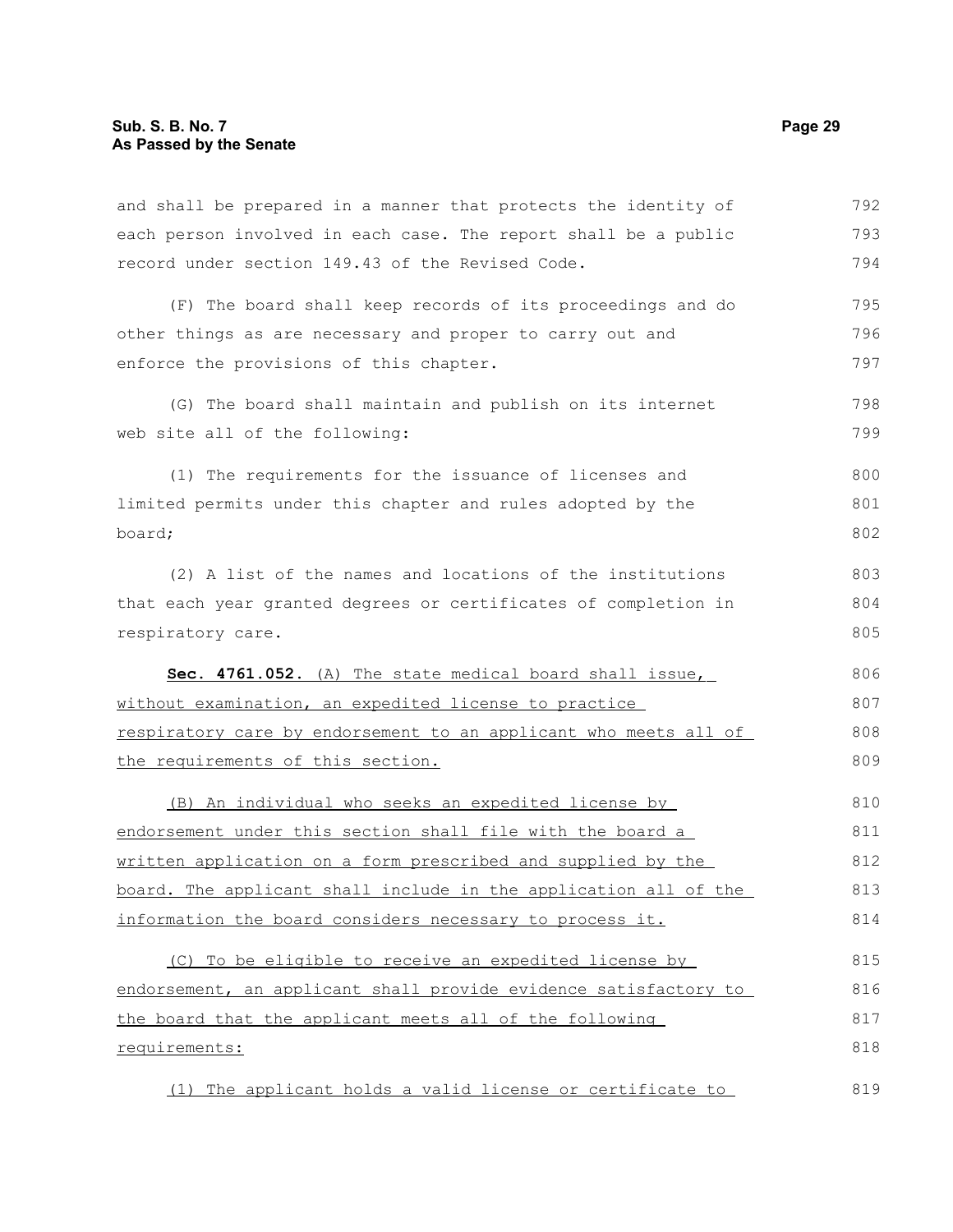| practice respiratory care issued by any other state or           | 820 |
|------------------------------------------------------------------|-----|
| jurisdiction.                                                    | 821 |
| (2) The license or certificate is current, and the               | 822 |
| applicant is in good standing in the state or jurisdiction of    | 823 |
| licensure or certification.                                      | 824 |
| (3) One of the circumstances described in division (B) (3)       | 825 |
| of section 4743.041 of the Revised Code applies to the           | 826 |
| <u>applicant.</u>                                                | 827 |
| (4) The applicant moved or will move to this state from          | 828 |
| the state or jurisdiction in which the individual holds a        | 829 |
| current license or certificate.                                  | 830 |
| (5) The individual meets the requirements to receive a           | 831 |
| license as specified in sections 4761.04 and 4761.051 of the     | 832 |
| Revised Code.                                                    | 833 |
| (D) The board shall waive all fees associated with the           | 834 |
| application for and issuance of an expedited license by          | 835 |
| endorsement under this section.                                  | 836 |
| (E) The secretary and supervising member of the board            | 837 |
| shall review all applications received under this section. If    | 838 |
| the secretary and supervising member determine that an applicant | 839 |
| meets the requirements for an expedited license by endorsement,  | 840 |
| the board shall issue the license to the applicant.              | 841 |
| Sec. 4762.03. (A) An individual seeking a certificate to         | 842 |
| practice as an oriental medicine practitioner or certificate to  | 843 |
| practice as an acupuncturist shall file with the state medical   | 844 |
| board a written application on a form prescribed and supplied by | 845 |
| the board.                                                       | 846 |

(B) To be eligible for the certificate to practice, an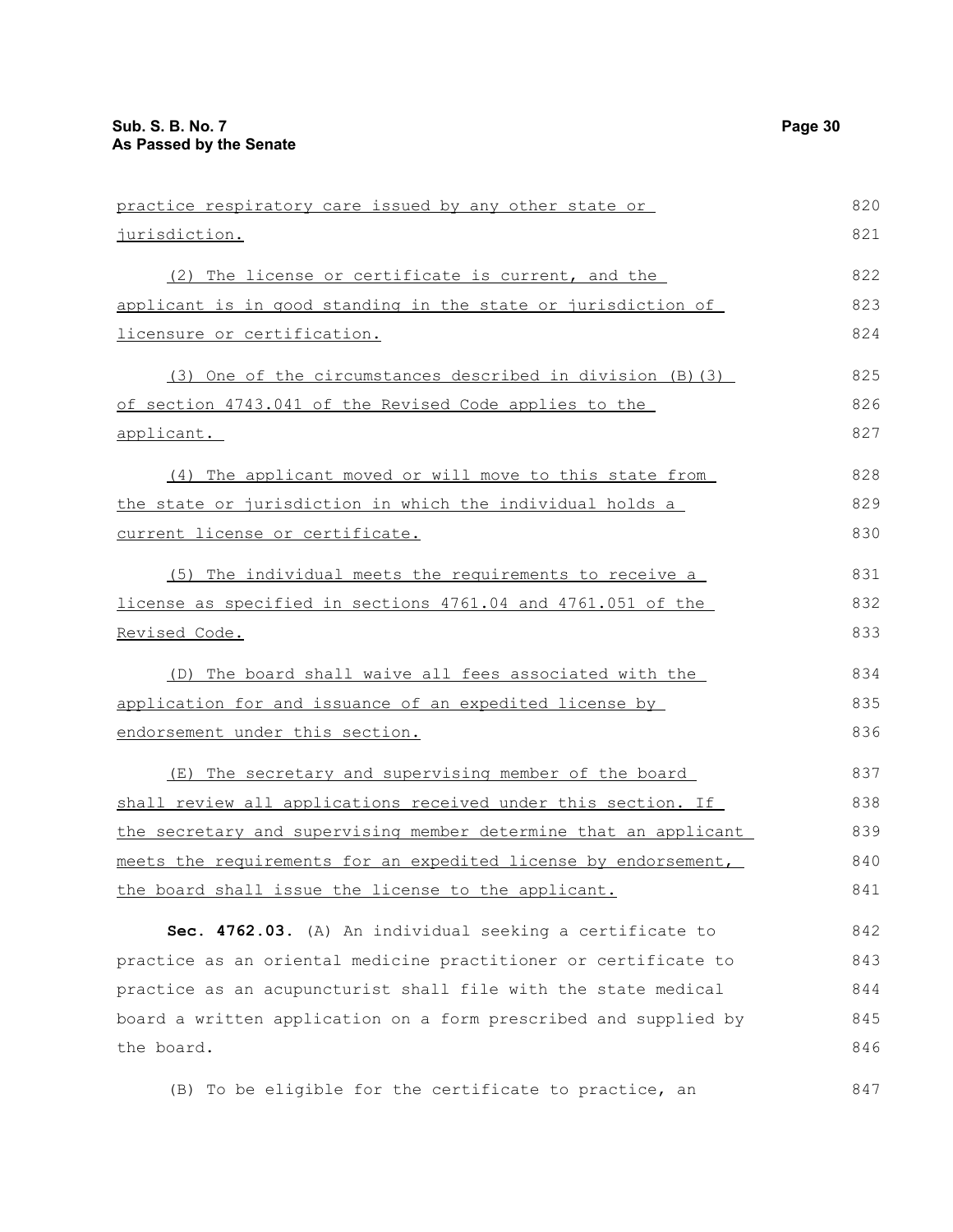applicant shall meet all of the following conditions, as applicable: (1) The applicant shall submit evidence satisfactory to the board that the applicant is at least eighteen years of age and of good moral character. (2) In the case of an applicant seeking a certificate to practice as an oriental medicine practitioner, the applicant shall submit evidence satisfactory to the board of both of the following: (a) That the applicant holds a current and active designation from the national certification commission for acupuncture and oriental medicine as either a diplomate in oriental medicine or diplomate of acupuncture and Chinese herbology; (b) That the applicant has successfully completed, in the two-year period immediately preceding application for the certificate to practice, one course approved by the commission on federal food and drug administration dispensary and compounding guidelines and procedures. (3) In the case of an applicant seeking a certificate to practice as an acupuncturist, the applicant shall submit evidence satisfactory to the board that the applicant holds a current and active designation from the national certification commission for acupuncture and oriental medicine as a diplomate in acupuncture. (4) The applicant shall demonstrate to the board proficiency in spoken English by satisfying one of the following requirements: 848 849 850 851 852 853 854 855 856 857 858 859 860 861 862 863 864 865 866 867 868 869 870 871 872 873 874 875

(a) Passing the examination described in section 4731.142 876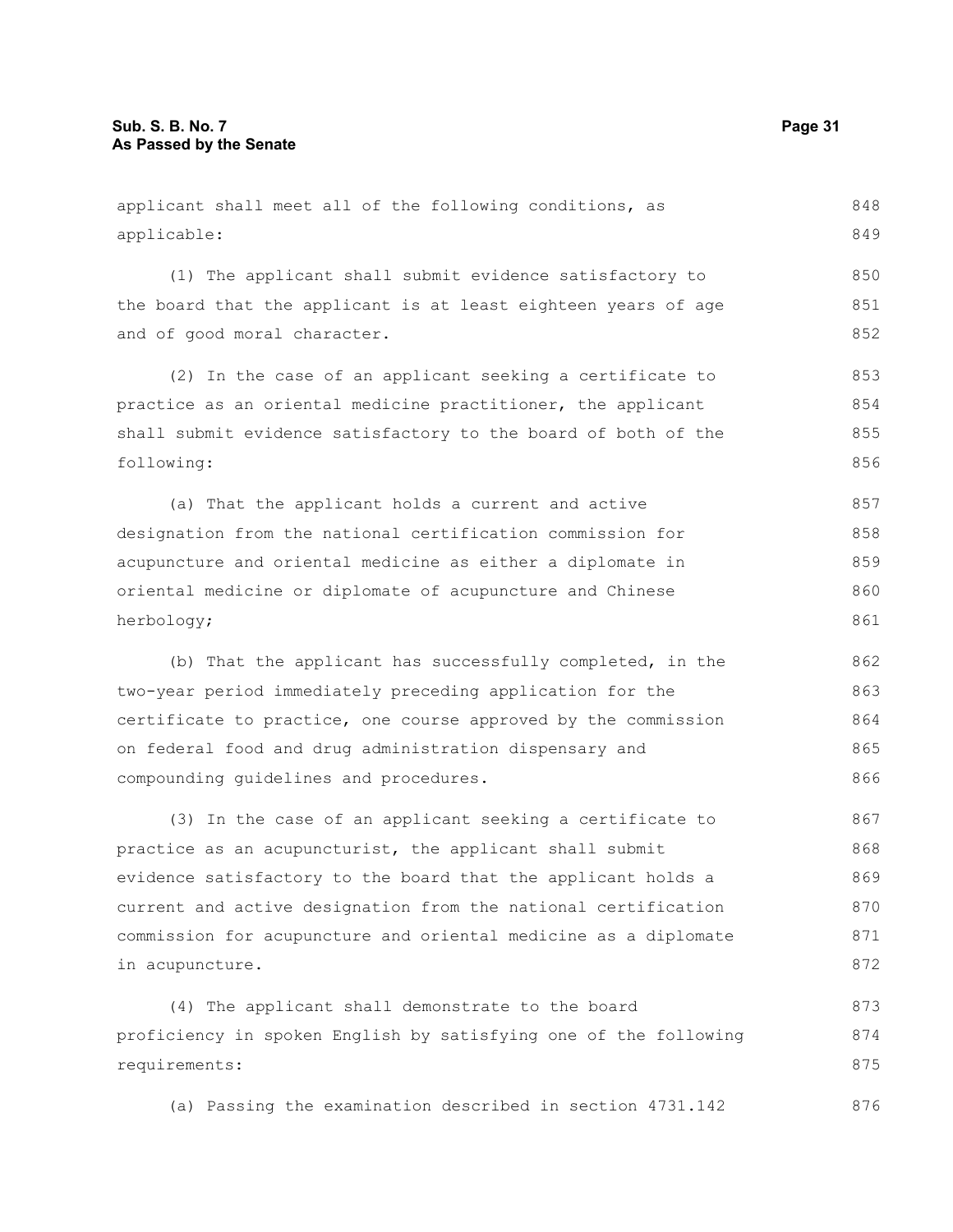of the Revised Code;

(b) Submitting evidence satisfactory to the board that the applicant was required to demonstrate proficiency in spoken English as a condition of obtaining designation from the national certification commission for acupuncture and oriental medicine as a diplomate in oriental medicine, diplomate of acupuncture and Chinese herbology, or diplomate in acupuncture; 878 879 880 881 882 883

(c) Submitting evidence satisfactory to the board that the applicant, in seeking a designation from the national certification commission for acupuncture and oriental medicine as a diplomate of oriental medicine, diplomate of acupuncture and Chinese herbology, or diplomate of acupuncture, has successfully completed in English the examination required for such a designation by the national certification commission for acupuncture and oriental medicine; 884 885 886 887 888 889 890 891

(d) In the case of an applicant seeking a certificate to practice as an oriental medicine practitioner, submitting evidence satisfactory to the board that the applicant has previously held a certificate to practice as an acupuncturist issued under-section 4762.04 of the Revised Code this chapter. 892 893 894 895 896

(5) The applicant shall submit to the board any other information the board requires. 897 898

(6) The applicant shall pay to the board a fee of one hundred dollars, no part of which may be returned to the applicant. 899 900 901

(C) The board shall review all applications received under this section. The board shall determine whether an applicant meets the requirements to receive a certificate to practice not later than sixty days after receiving a complete application. 902 903 904 905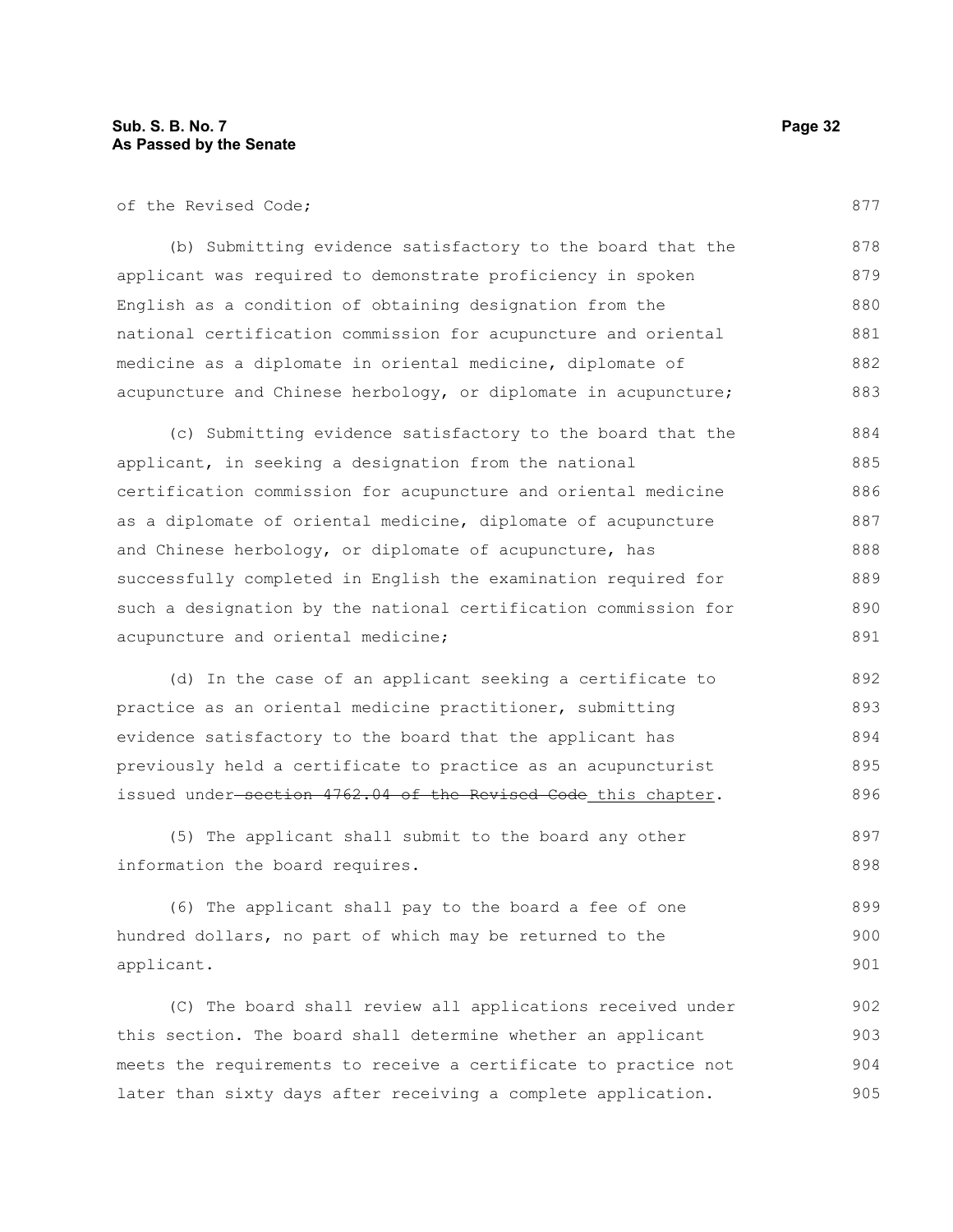| The affirmative vote of not fewer than six members of the board  | 906 |
|------------------------------------------------------------------|-----|
| is required to determine that an applicant meets the             | 907 |
| requirements for a certificate.                                  | 908 |
| Sec. 4762.041. (A) The state medical board shall issue an        | 909 |
| expedited certificate to practice as an oriental medicine        | 910 |
| practitioner or acupuncturist by endorsement to an applicant who | 911 |
| meets all of the requirements of this section.                   | 912 |
| (B) An individual who seeks an expedited certificate by          | 913 |
| endorsement under this section shall file with the board a       | 914 |
| written application on a form prescribed and supplied by the     | 915 |
| board. The applicant shall include in the application all of the | 916 |
| information the board considers necessary to process it.         | 917 |
| (C) To be eligible to receive an expedited certificate by        | 918 |
| endorsement, an applicant shall provide evidence satisfactory to | 919 |
| the board that the applicant meets all of the following          | 920 |
| requirements:                                                    | 921 |
| (1) The applicant holds a valid license or certificate to        | 922 |
| practice as an oriental medicine practitioner or acupuncturist   | 923 |
| issued by any other state or jurisdiction.                       | 924 |
| (2) The license or certificate is current, and the               | 925 |
| applicant is in good standing in the state or jurisdiction of    | 926 |
| licensure or certification.                                      | 927 |
| (3) One of the circumstances described in division (B) (3)       | 928 |
| of section 4743.041 of the Revised Code applies to the           | 929 |
| applicant.                                                       | 930 |
| (4) The applicant moved or will move to this state from          | 931 |
| the state or jurisdiction in which the individual holds a        | 932 |
| current license or certificate.                                  | 933 |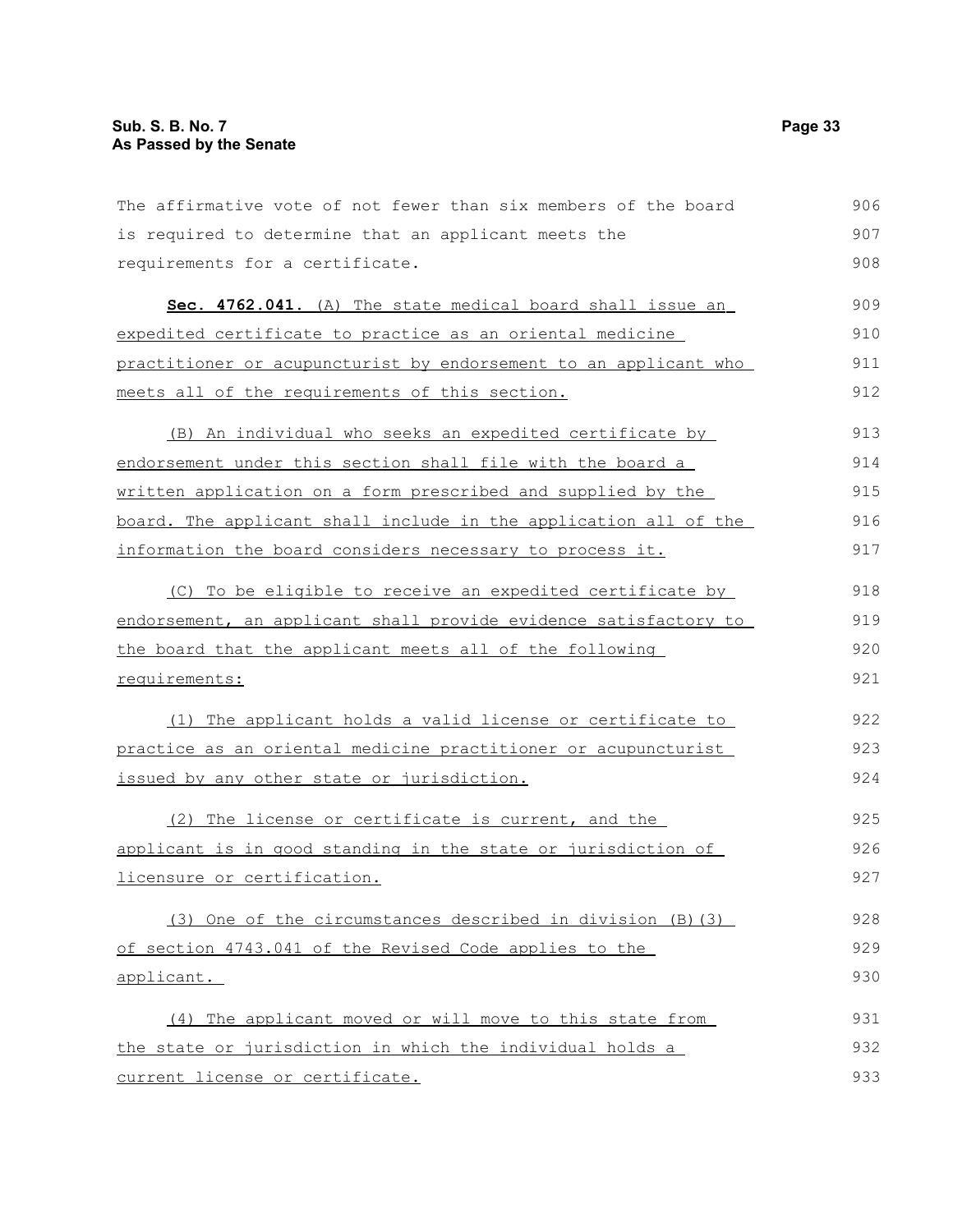| (5) The individual meets the requirements to receive a           | 934 |
|------------------------------------------------------------------|-----|
| certificate as specified in sections 4762.03 and 4762.031 of the | 935 |
| <u>Revised Code.</u>                                             | 936 |
| (D) The board shall waive all fees associated with the           | 937 |
| application for and issuance of an expedited certificate by      | 938 |
| endorsement under this section.                                  | 939 |
| (E) The secretary and supervising member of the board            | 940 |
| shall review all applications received under this section. If    | 941 |
| the secretary and supervising member determine that an applicant | 942 |
| meets the requirements for an expedited certificate by           | 943 |
| endorsement, the board shall issue the certificate to the        | 944 |
| applicant.                                                       | 945 |
| Sec. 4774.041. (A) The state medical board shall issue an        | 946 |
| expedited certificate to practice as a radiologist assistant by  | 947 |
| endorsement to an applicant who meets all of the requirements of | 948 |
| this section.                                                    | 949 |
| (B) An individual who seeks an expedited certificate by          | 950 |
| endorsement under this section shall file with the board a       | 951 |
| written application on a form prescribed and supplied by the     | 952 |
| board. The applicant shall include in the application all of the | 953 |
| information the board considers necessary to process it.         | 954 |
| (C) To be eligible to receive an expedited certificate by        | 955 |
| endorsement, an applicant shall provide evidence satisfactory to | 956 |
| the board that the applicant meets all of the following          | 957 |
| requirements:                                                    | 958 |
| (1) The applicant holds a valid license or certificate to        | 959 |
| practice as a radiologist assistant issued by any other state or | 960 |
| jurisdiction.                                                    | 961 |
| (2) The license or certificate is current, and the               | 962 |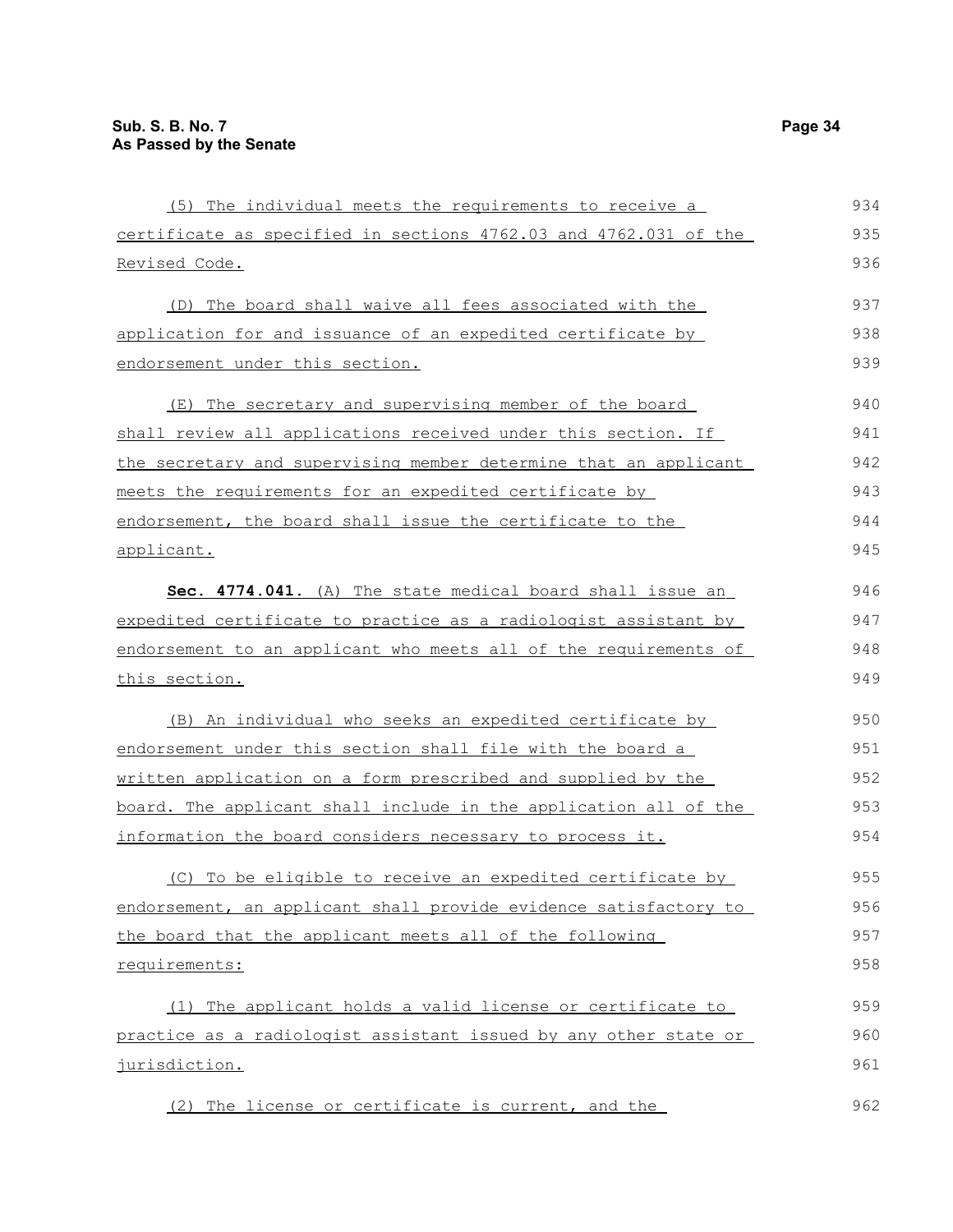| applicant is in good standing in the state or jurisdiction of    | 963 |
|------------------------------------------------------------------|-----|
| licensure or certification.                                      | 964 |
| (3) One of the circumstances described in division (B) (3)       | 965 |
| of section 4743.041 of the Revised Code applies to the           | 966 |
| applicant.                                                       | 967 |
| (4) The applicant moved or will move to this state from          | 968 |
| the state or jurisdiction in which the individual holds a        | 969 |
| current license or certificate.                                  | 970 |
| (5) The individual meets the requirements to receive a           | 971 |
| certificate as specified in sections 4774.03 and 4774.031 of the | 972 |
| Revised Code.                                                    | 973 |
| (D) The board shall waive all fees associated with the           | 974 |
| application for and issuance of an expedited certificate by      | 975 |
| endorsement under this section.                                  | 976 |
| (E) The secretary and supervising member of the board            | 977 |
| shall review all applications received under this section. If    | 978 |
| the secretary and supervising member determine that an applicant | 979 |
| meets the requirements for an expedited certificate by           | 980 |
| endorsement, the board shall issue the certificate to the        | 981 |
| applicant.                                                       | 982 |
| Sec. 4778.051. (A) The state medical board shall issue an        | 983 |
| expedited license to practice as a genetic counselor by          | 984 |
| endorsement to an applicant who meets all of the requirements of | 985 |
| this section.                                                    | 986 |
| (B) An individual who seeks an expedited license by              | 987 |
| endorsement under this section shall file with the board a       | 988 |
| written application on a form prescribed and supplied by the     | 989 |
| board. The applicant shall include in the application all of the | 990 |
| information the board considers necessary to process it.         | 991 |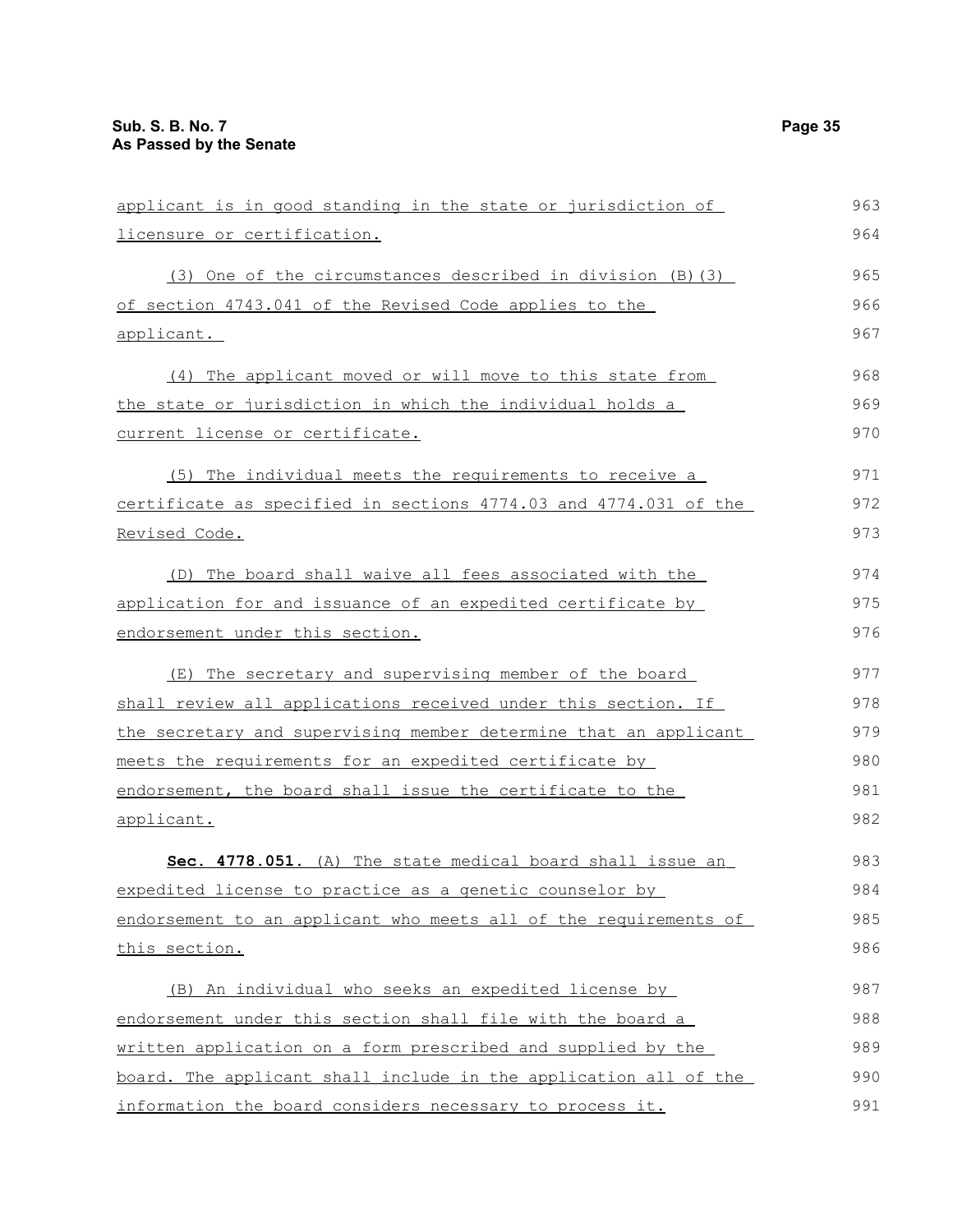| (C) To be eligible to receive an expedited license by            | 992  |
|------------------------------------------------------------------|------|
| endorsement, an applicant shall provide evidence satisfactory to | 993  |
| the board that the applicant meets all of the following          | 994  |
| requirements:                                                    | 995  |
| (1) The applicant holds a valid license or certificate to        | 996  |
| practice as a genetic counselor issued by any other state or     | 997  |
| jurisdiction.                                                    | 998  |
| (2) The license or certificate is current, and the               | 999  |
| applicant is in good standing in the state or jurisdiction of    | 1000 |
| licensure or certification.                                      | 1001 |
| (3) One of the circumstances described in division (B) (3)       | 1002 |
| of section 4743.041 of the Revised Code applies to the           | 1003 |
| applicant.                                                       | 1004 |
| (4) The applicant moved or will move to this state from          | 1005 |
| the state or jurisdiction in which the individual holds a        | 1006 |
| current license or certificate.                                  | 1007 |
| (5) The individual meets the requirements to receive a           | 1008 |
| license as specified in sections 4778.03 and 4778.04 of the      | 1009 |
| Revised Code.                                                    | 1010 |
| (D) The board shall waive all fees associated with the           | 1011 |
| application for and issuance of an expedited license by          | 1012 |
| endorsement under this section.                                  | 1013 |
| (E) The secretary and supervising member of the board            | 1014 |
| shall review all applications received under this section. If    | 1015 |
| the secretary and supervising member determine that an applicant | 1016 |
| meets the requirements for an expedited license by endorsement,  | 1017 |
| the board shall issue the license to the applicant.              | 1018 |
| Sec. 4778.07. (A) A license to practice as a genetic             | 1019 |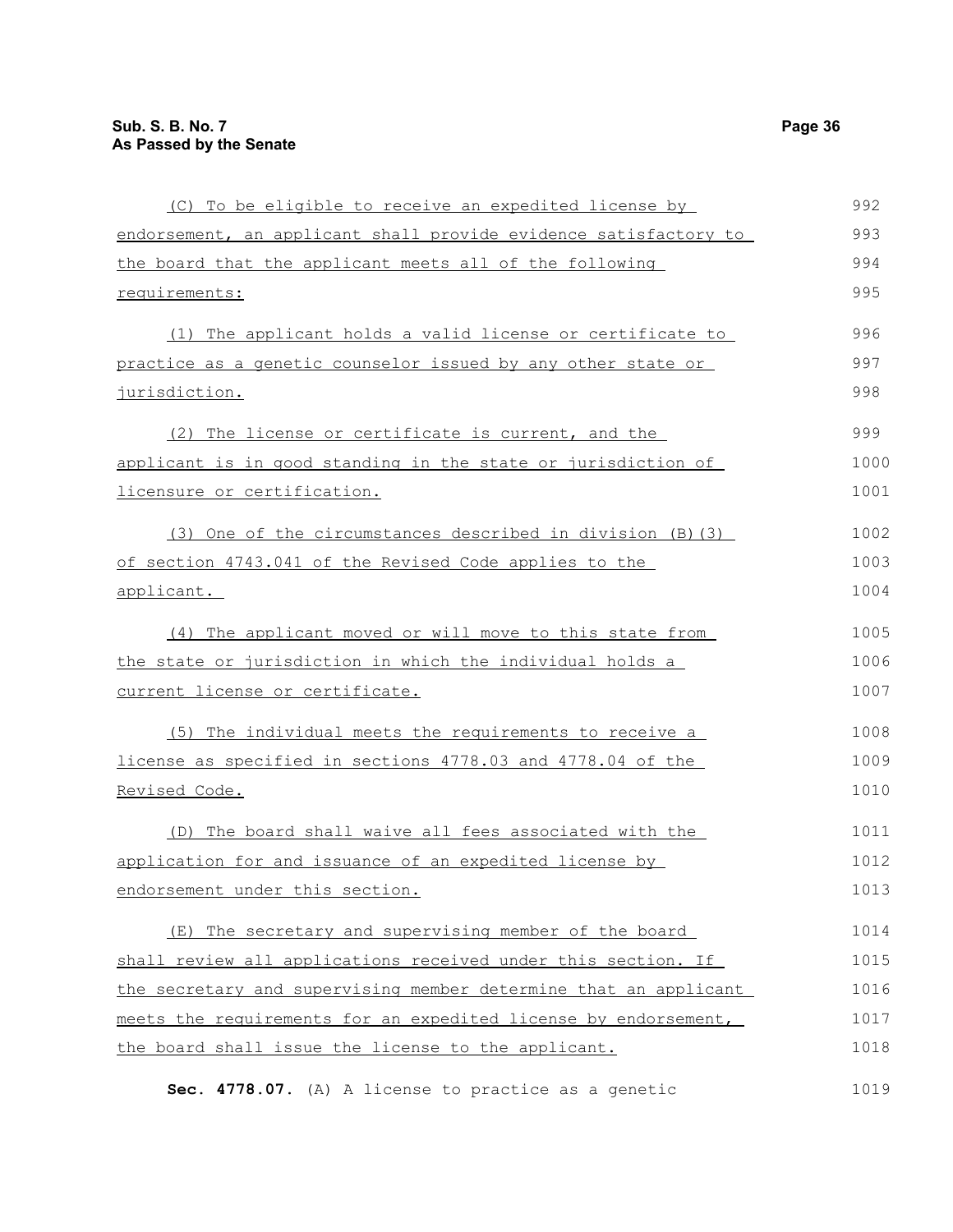# **Sub. S. B. No. 7 Page 37 As Passed by the Senate**

counselor issued under section 4778.05 of the Revised Code this chapter that is not renewed on or before its expiration date is automatically suspended on its expiration date. Continued practice after suspension shall be considered as practicing in violation of section 4778.02 of the Revised Code. 1020 1021 1022 1023 1024

(B) If a license has been suspended pursuant to this section for two years or less, the board shall reinstate the license upon an applicant's submission of a complete renewal application, the biennial renewal fee, and a monetary penalty of twenty-five dollars. 1025 1026 1027 1028 1029

(C)(1) If a license has been suspended pursuant to this section for more than two years, it may be restored upon an applicant's submission of a complete restoration application, the biennial renewal fee, and a monetary penalty of fifty dollars and compliance with sections 4776.01 to 4776.04 of the Revised Code. The board shall not restore a license unless the board, in its discretion, decides that the results of the criminal records check do not make the applicant ineligible for a license issued pursuant to section 4778.05 of the Revised Code. 1030 1031 1032 1033 1034 1035 1036 1037 1038 1039

(2) The board may impose terms and conditions for the restoration, including the following: 1040 1041

(a) Requiring the applicant to pass an oral or written examination, or both, to determine the applicant's present fitness to resume practice; 1042 1043 1044

(b) Requiring the applicant to obtain additional training and to pass an examination upon completion of such training; 1045 1046

(c) Restricting or limiting the extent, scope, or type of practice of the applicant. 1047 1048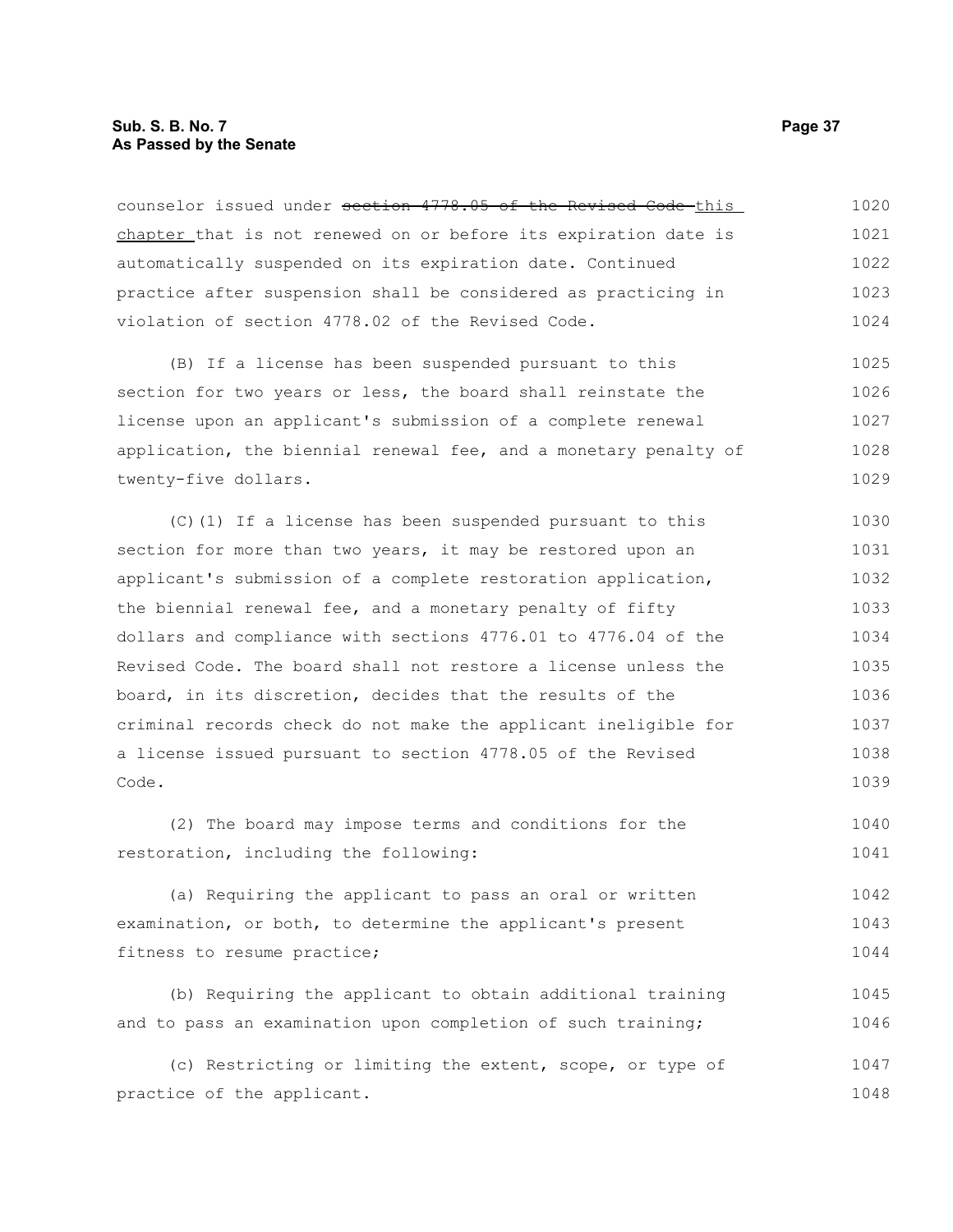# **Sub. S. B. No. 7 Page 38 As Passed by the Senate**

**Sec. 4778.08.** (A) The state medical board may issue to an applicant under section 4778.03 of the Revised Code a license to practice as a genetic counselor, designated as a supervised practice license, if both of the following apply: 1049 1050 1051 1052

(1) The applicant meets the requirements specified in section 4778.03 of the Revised Code other than being a certified genetic counselor; 1053 1054 1055

(2) The applicant is in active candidate status with the American board of genetic counseling. 1056 1057

(B) A supervised practice license authorizes the holder to engage in the activities authorized by section 4778.11 of the Revised Code while the holder is under the general supervision of a genetic counselor licensed under section 4778.05 of the Revised Code this chapter or a physician. General supervision does not require the supervising licensed genetic counselor or physician to be present while the holder engages in such activities, but does require the licensed genetic counselor or physician to have professional responsibility for the holder and be readily accessible to the holder for professional consultation and assistance. 1058 1059 1060 1061 1062 1063 1064 1065 1066 1067 1068

A supervised practice license is valid from the date of issuance until the earlier of one year from that date or the date a license is issued under section 4778.05 or 4778.051 of the Revised Code. A supervised practice license may not be renewed. 1069 1070 1071 1072 1073

 **Sec. 4778.081.** (A) The state medical board shall issue an expedited genetic counselor supervised practice license by endorsement to an applicant who meets all of the requirements of this section. 1074 1075 1076 1077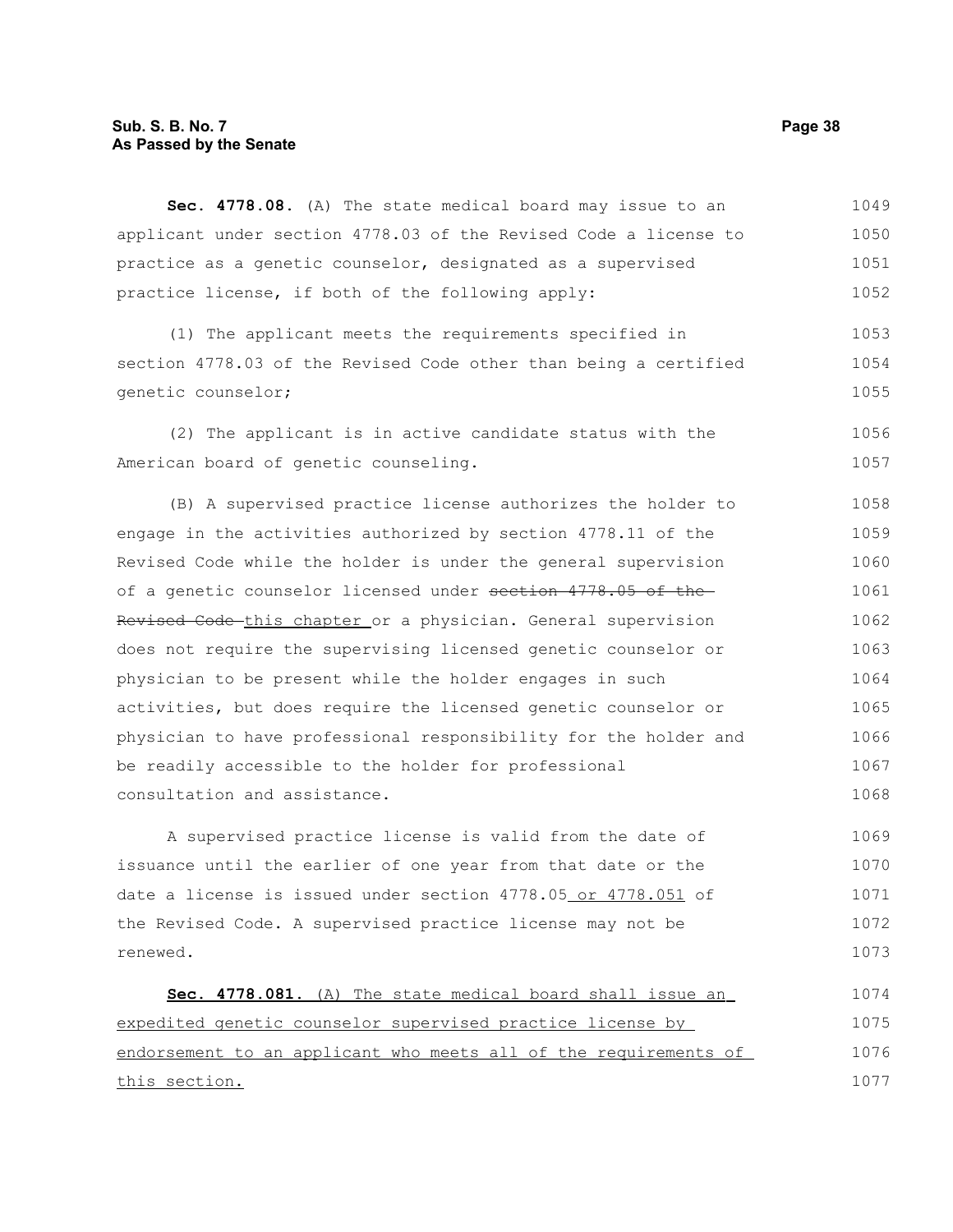| (B) An individual who seeks an expedited license by              | 1078 |
|------------------------------------------------------------------|------|
| endorsement under this section shall file with the board a       | 1079 |
| written application on a form prescribed and supplied by the     | 1080 |
| board. The applicant shall include in the application all of the | 1081 |
| information the board considers necessary to process it.         | 1082 |
| (C) To be eligible to receive an expedited license by            | 1083 |
| endorsement, an applicant shall provide evidence satisfactory to | 1084 |
| the board that the applicant meets all of the following          | 1085 |
| requirements:                                                    | 1086 |
| (1) The applicant holds a valid license or certificate to        | 1087 |
| practice as a genetic counselor under supervision issued by any  | 1088 |
| other state or jurisdiction.                                     | 1089 |
| (2) The license or certificate is current, and the               | 1090 |
| applicant is in good standing in the state or jurisdiction of    | 1091 |
| licensure or certification.                                      | 1092 |
| (3) One of the circumstances described in division (B) (3)       | 1093 |
| of section 4743.041 of the Revised Code applies to the           | 1094 |
| applicant.                                                       | 1095 |
| (4) The applicant moved or will move to this state from          | 1096 |
| the state or jurisdiction in which the individual holds a        | 1097 |
| current license or certificate.                                  | 1098 |
| (5) The individual meets the requirements to receive a           | 1099 |
| license as specified in section 4778.08 of the Revised Code.     | 1100 |
| (D) The board shall waive all fees associated with the           | 1101 |
| application for and issuance of an expedited license by          | 1102 |
| endorsement under this section.                                  | 1103 |
| (E) The secretary and supervising member of the board            | 1104 |
| shall review all applications received under this section. If    | 1105 |